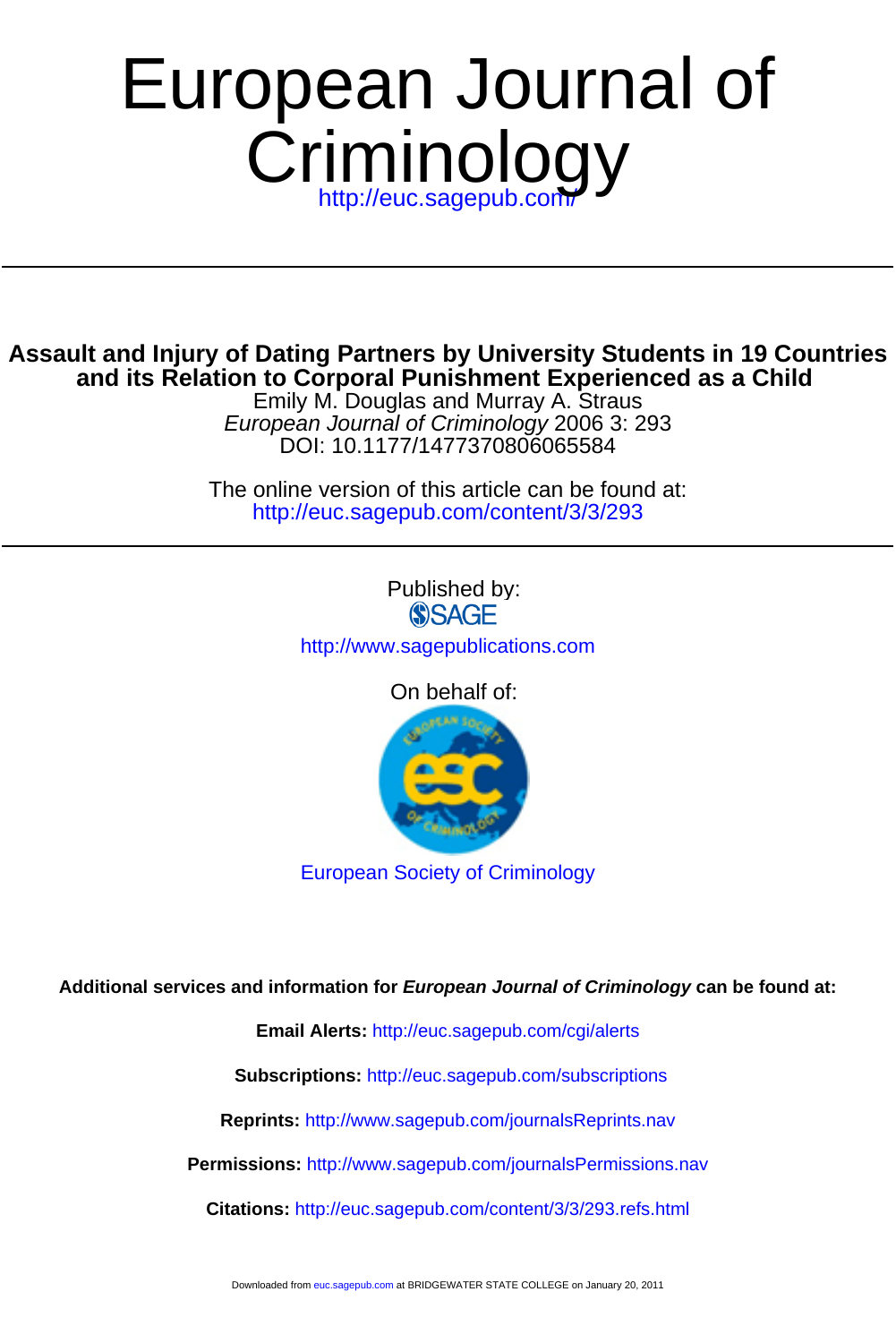Volume 3 (3): 293–318: 1477-3708 DOI: 10.1177/1477370806065584 Copyright © 2006 European Society of Criminology and SAGE Publications London, Thousand Oaks CA, and New Delhi www.sagepublications.com



# **Assault and Injury of Dating Partners by University Students in 19 Countries and its Relation to Corporal Punishment Experienced as a Child**

**Emily M. Douglas**

*University of New Hampshire, USA*

**Murray A. Straus**  *University of New Hampshire, USA*

#### **ABSTRACT**

This study tested the hypothesis that the more prevalent the use of corporal punishment by parents in a social setting, the higher is the prevalence of assault and injury of a dating partner. The sample is from 36 universities in 19 nations  $(N = 9549)$ . The median percent of students who experienced corporal punishment was 56 percent (range 13–73 percent). The median rate of assaulting a dating partner was 30 percent (range 15–47 percent), and of injuring a dating partner 7 percent (range  $= 1-20$  percent). The results indicate that settings in which the rate of corporal punishment experienced by university students is high, tend to be settings in which the rate of students assaulting and injuring a dating partner is also high. These findings are discussed in the context of theories to explain partner violence and for primary prevention of violence.

#### **KEY WORDS**

Attitudes about Violence / Children / Corporal Punishment / Partner Violence

Numerous studies have found extremely high rates of physical and sexual assault on dating partners by university students. The typical results show that from 20 to 40 percent of students physically assaulted a dating partner in the previous 12 months (Sugarman and Hotaling 1989; Sellers 1999; Katz et al. 2002). Most of these studies have been in the USA and Canada.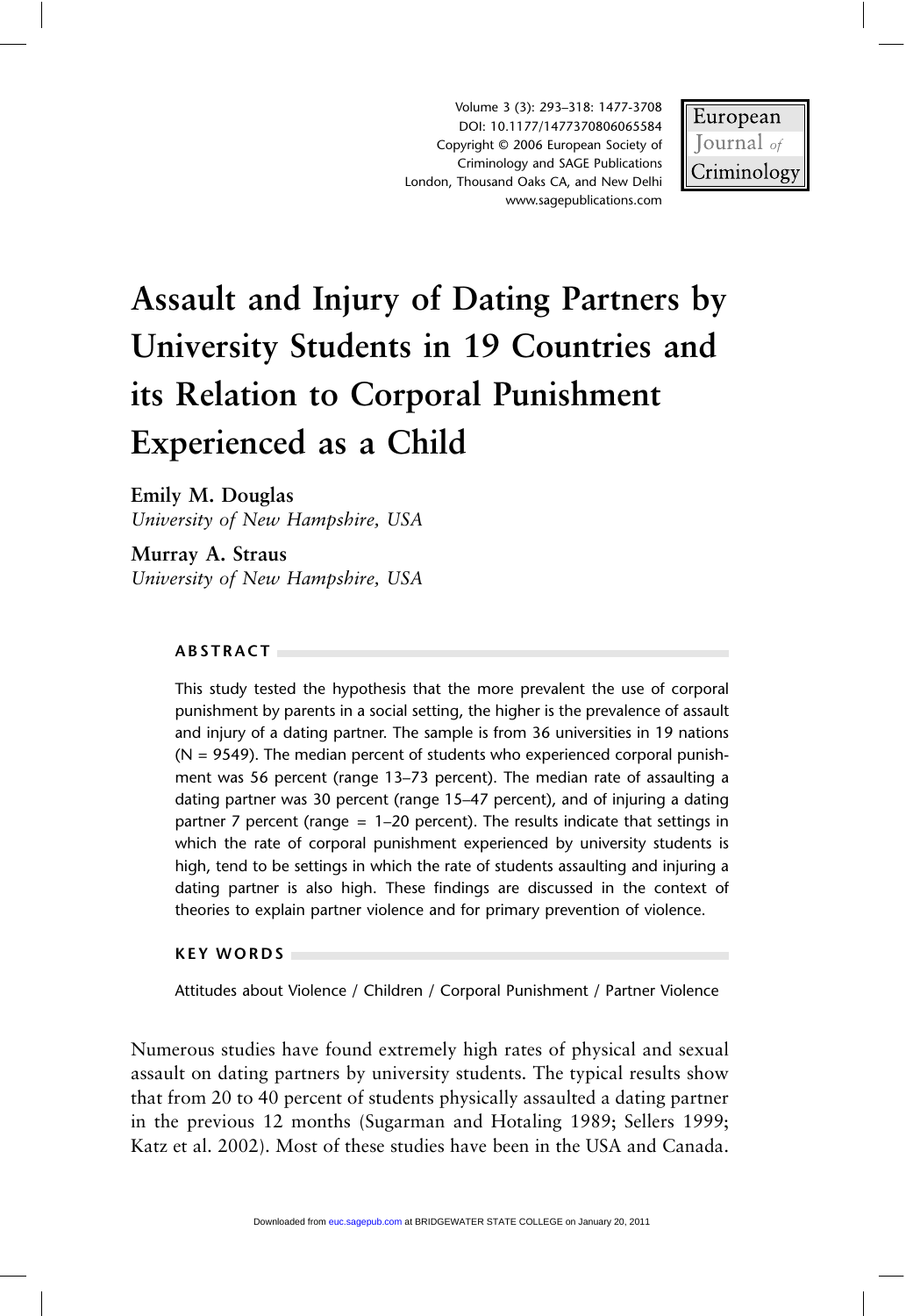One objective of this study is to determine the extent to which these high assault and injury rates are found among students in other national settings around the world.

If high rates of violence against dating partners are found to be characteristic of university students in most or many countries, this adds urgency to research that can help explain why so many students engage in this type of behaviour. The research on this issue to be reported was stimulated by previous theoretical and empirical research which found that corporal punishment (henceforth, CP) experienced as a child is associated with a broad range of important behaviour problems, such as antisocial behaviour as a child (Simons et al. 1998; Straus et al. 1997) and, later in life, depression (Straus 1995a), physical aggression, violence and other criminal behaviour (Simons et al. 1994). These results led to what, for purposes of brevity of exposition, will be called the criminogenic theory of CP. This theory is presented in detail elsewhere (Straus 2001, 2006 in press), including specification of mediating and moderating processes and feedback loops. The research reported in this article was conducted to test the applicability of this theory to understanding cross-national and crosscultural differences in violence against dating partners. Specifically, it was assumed that if the high rate of physical assault against dating partners found in the USA is also found elsewhere, part of the explanation might be because high rates of CP are also found around the world. If that is correct, we should find that the higher the percentage of students who experienced CP as a child, the higher will be the percentage who are violent to a dating partner. Thus, the main objective of this study was to investigate the extent to which the criminogenic theory of CP operates at the societal level in ways that are parallel to the link between CP and violence found at the individual level. An additional objective was to provide estimates for students in the 19 national settings of the prevalence of CP, of attitudes approving the hitting a partner, of actually assaulting a dating partner, and of injury inflicted on a dating partner.

# **Corporal punishment**

The definition of CP that guided this research was 'the use of physical force with the intention of causing a child to experience pain, but not injury, for the purpose of correction or control of the child's behaviour' (Straus 2001: 4). This corresponds to the criminal code of all states of the USA and a number of other countries. These codes exempt parents from prosecution for criminal assault if their acts against their children are for purposes of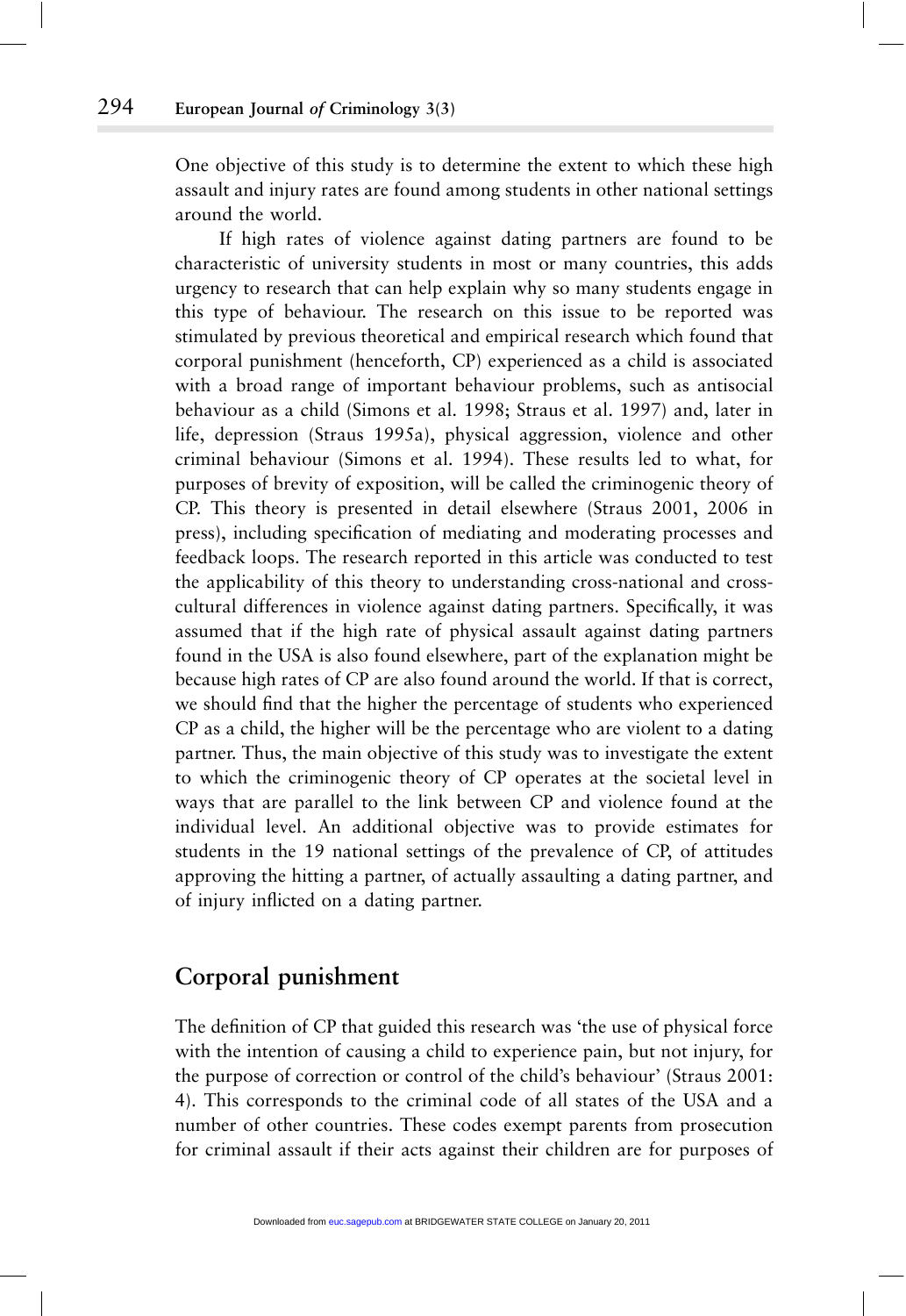correction and control (see Straus 2001, for a discussion and illustrative statutes).

Evidence indicating that almost all American parents use CP on toddlers has been available for many years. Sears, Maccoby, and Levin (Sears et al. 1957), for example, found that 99 percent of the children they studied had experienced CP. Straus and Stewart (1999) found that 94 percent of US parents hit toddlers, and Bryan and Freed (1982) found that 95 percent of a sample of community college students had experienced CP. Numerous other studies (see Goodenough 1931 (reprint 1975); Wauchope and Straus 1990; Giles-Sims et al. 1995; Holden et al. 1995; Straus 2001) also show very high rates of CP. There is evidence that CP is also typical of the experience of children in many other countries (Levinson 1981; Rohner et al. 1996; Straus 1996; Tang 1998; Durrant 1999). However, the methods of measuring CP in these studies differ greatly, which prevents comparable assessments across society. The research presented in this article makes such comparisons possible because it uses the same measures of CP in all the countries in the study.

# **Corporal punishment, aggression and crime**

As mentioned previously, there has been empirical research linking CP to physical aggression and other child behaviour problems for at least 50 years. This research has been summarized in a meta-analysis of 88 studies that reported 117 relationships between CP and child behaviours which concluded that, although CP secures a child's immediate compliance, it is associated with an increase in many negative outcomes for children (Gershoff 2002). For example, CP has been shown to be associated with an increased probability of hitting other children in kindergarten (Sears et al. 1957; Strassberg et al. 1994), antisocial behaviour and delinquency (Straus et al. 1997), non-family physical assaults (Straus 2001) and conviction for committing a major crime (McCord 1997). The studies that are most directly relevant to this research found that CP is related to adolescents physically assaulting a marital or dating partner (Straus and Yodanis 1996; Simons et al. 1998). These empirical studies, plus the theoretical analysis cited earlier, led to the hypotheses that students in social contexts where CP by parents is more prevalent have a higher rate of: (1) approving a husband slapping his wife and a wife slapping her husband; (2) assaulting a dating partner; and (3) injuring a dating partner.

These hypotheses were tested using 'macro-level' data that examined rates of CP and rates of violence against dating partners by students at 36 universities in 19 different countries.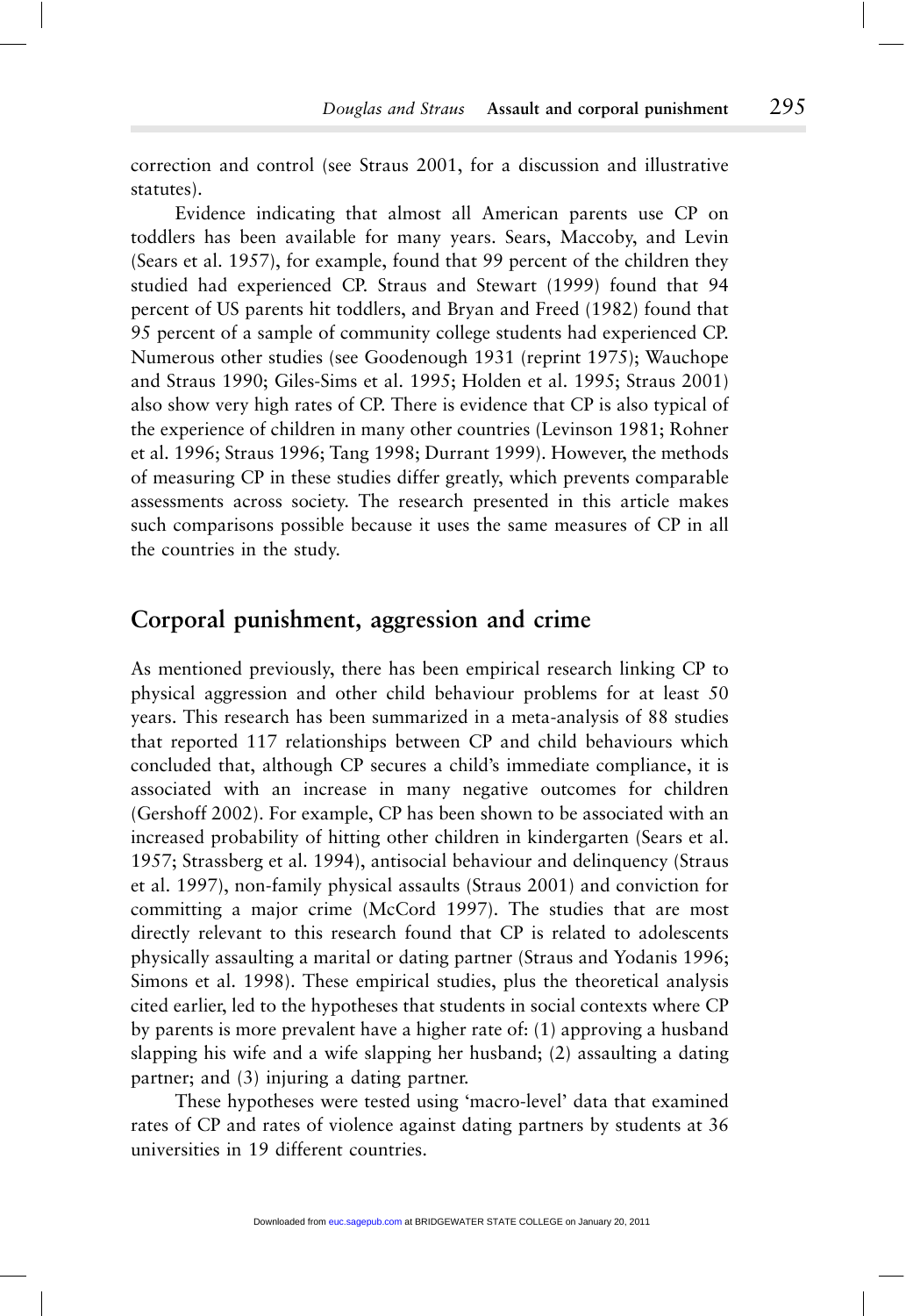# **Methods**

#### **The International Dating Violence Study**

This research is part of the International Dating Violence Study, which is being conducted by a consortium of researchers in all major world regions. Each researcher used a core questionnaire that was translated and then back-translated to maintain 'conceptual equivalence' (Straus 1969) across the sites. A detailed description of the study, including the questionnaire and all other key documents, is available on the website http:// pubpages.unh.edu/ ~ mas2, and in previous articles reporting results from this study (Straus 2004; Straus and International Dating Violence Research Consortium 2004; Straus and Savage 2005).

#### **Samples**

This article presents results for a convenience sample of students from the 36 universities and 19 countries listed in Table 1. The data were obtained by administering a questionnaire during regularly scheduled classes. The percentage of students in each class who completed the questionnaire ranged from 40 to 100 percent, with a mean of 86 percent. Most of the classes were in psychology, sociology, criminology, and family studies. The results describe what was found for the students in those classes in each country and cannot be taken as representative of students in general.

The questionnaires were scanned for aberrant response patterns such as an implausibly high frequency of rare events (for example, 10 instances of attacking a partner with a knife or gun in the past year); or inconsistent answers (for example, reporting an injury but no assault). Based on this screening method, 6.2 percent of the respondents were not used in this study. This left a total of 9549 students. The sample sizes for each university are shown in Table 1.

#### **Questionnaire administration**

The data were gathered using procedures reviewed by and approved by the boards for protection of human subjects at each of the universities in the study. The purpose of the study and the right to not participate were explained to all students. They were assured of anonymity and confidentiality, and given a debriefing form that explained the study in more detail and provided contact information for area social service agencies should they need assistance.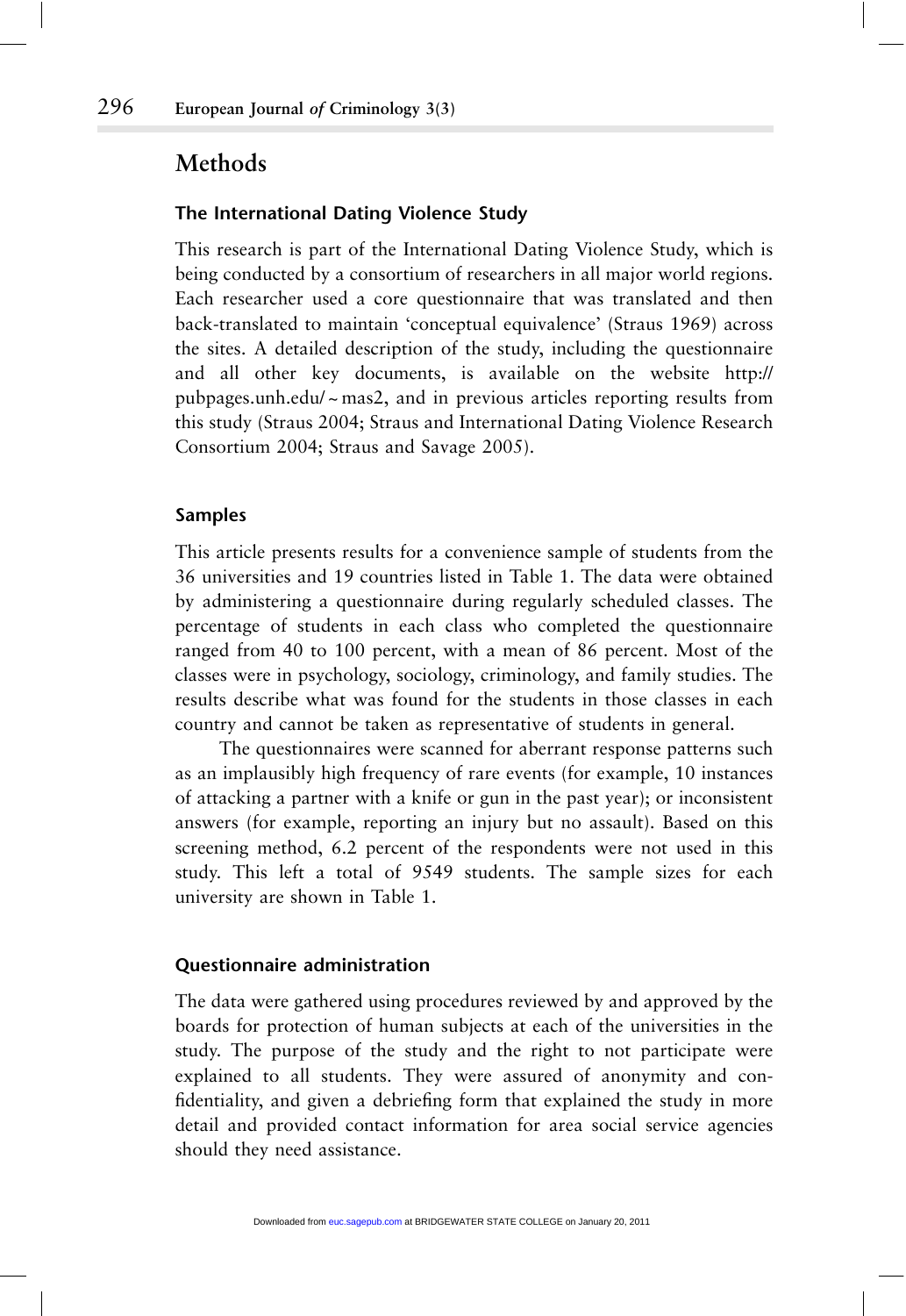#### **Measures of CP and violence approval**

CP by parents and approval of partner violence by the students were measured using the questions from the Personal and Relationships Profile (Straus et al. 1999; Straus and Mouradian 1999). This instrument has scales to measure 23 risk factors for partner violence, such as Self-Control and Dominance (by one partner in the relationship). For this article, we used questions from the Violent Socialization scale and the Approval of Violence scale.

#### *Corporal punishment*

The question assessing experiences of CP was 'I was spanked or hit a lot by my parents before age 12'. The response categories were: (1) Strongly Disagree, (2) Disagree, (3) Agree, and (4) Strongly Agree. The CP rate at each university was measured by the percentage of students who did not 'strongly disagree'. This cutting point was based on the assumption that students who did not experience CP would most likely strongly disagree with the statement that they were 'spanked or hit a lot'. An exploratory analysis compared the correlation using this cutting point with greater than two as the cutting point. The results showed higher correlations using 'greater than one'.

#### *Approval of partner violence*

Two questions from the Violence Approval Scale of the Personal and Relationships Profile were used to measure approval of violence against a partner: 'I can think of a situation when I would approve of a husband slapping a wife's face' and 'I can think of a situation when I would approve of a wife slapping a husband's face'. The response categories for these questions were the same as for the CP question. The cutting points were again the percentage of students at each university who did not 'strongly disagree'. Exploratory analyses found stronger correlations using this cutting point than with other possible cutting points.

#### **Measures of partner violence**

#### *The CTS2*

Physical assault and injury were measured by the revised Conflict Tactics Scales or CTS2 ( Straus et al. 1996). In the past 25 years, the CTS have been used in hundreds of studies, mostly in North America, but also in many other countries. It has demonstrated cross-cultural reliability and validity (Straus 1990a; Archer 1999; Straus 2004). This research used the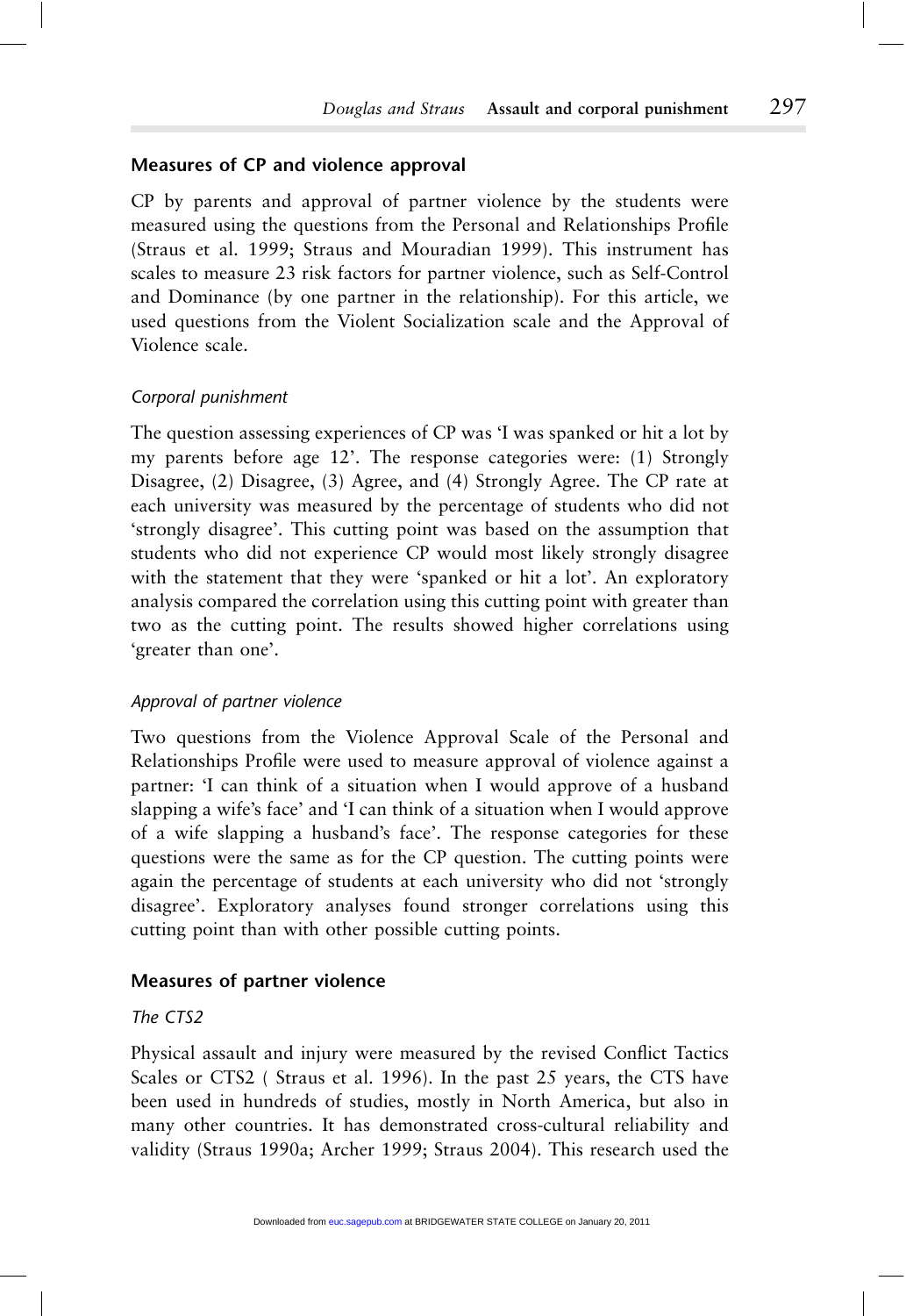CTS2 scales for physical assault and physical injury, and the subscales for severe assault and severe injury. Most of the assaults and injuries were in the 'minor' category. Because severe violence is considered a unique phenomenon with a different etiology (Straus 1990; Johnson and Ferraro 2000) all analyses were conducted for the overall rates of partner violence, and then repeated for the rates of severe violence.

#### *Physical assault*

The CTS2 items to measure 'minor' assault are: (1) pushed or shoved, (2) grabbed, (3) slapped, (4) threw something at partner and (5) twisted arm or hair. The items in the 'severe' assault scale are: (1) punched or hit a partner, (2) kicked, (3) chocked (4) slammed against a wall, (5) beat up, (6) burned or scalded, and (7) used a knife or gun or partner. The 'overall' rate of partner assault includes all of these items.

#### *Injury*

The CTS2 items to measure minor injury are: (1) felt physical pain the day after a fight with partner, and (2) had a sprain, bruise or cut after fight with partner. The items indicating a 'severe' injury are: (1) broken bone from fight with partner, (2) needed to see doctor because of fight with partner, (3) went to see doctor because of fight with partner, and (4) passed out from being hit on head by partner. The overall rate of injury includes all of these items.

The response categories for the CTS are: (1) once in the past year, (2) twice in the past year, (3) 3–5 times in the past year, (4) 6–10 times in the past year, (5) 11–20 times in the past year, (6) more than 20 times in the past year, (7) not in the past year, but it did happen before, and (8) this has never happened. Each scale was dichotomized to create a prevalence score, coded 1 if any of the acts occurred in the past year and coded 0 if there were no assaultive acts. The data used for this article are the percentage of students at each university with a score of 1, namely the percentage who assaulted or injured a dating partner.

The mean alpha coefficient of reliability for the overall physical assault scale for the samples in this study was .88. For the injury scale, the mean alpha coefficient was .89. The reliability coefficients for each university site and data on the cross-national validity of the CTS2 are given in Straus (Straus 2004).

#### **Social desirability scale**

In research on self-reported criminal behaviour, differences between groups could reflect differences in willingness to report socially undesir-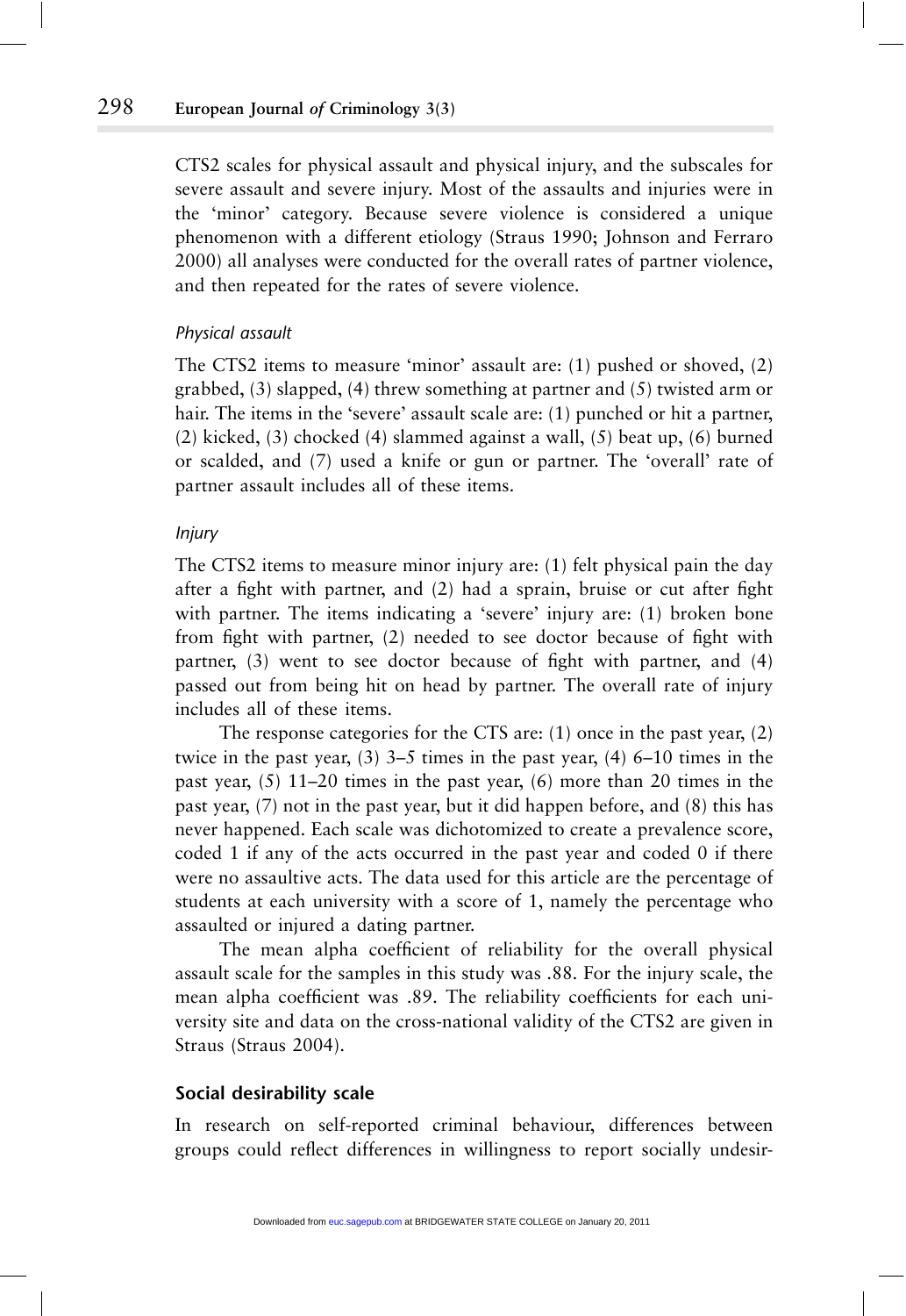able behaviours as much or more than real differences in crime. To deal with this threat to validity, we used a scale that measures the tendency to minimize reporting of socially undesirable behaviour. This is the Social Desirability scale of the Personal and Relationships Profile (Straus et al. 1999; Straus and Mouradian 1999). This 13-item scale includes behaviours and emotions that are slightly undesirable but true of most people, such as 'I sometimes try to get even rather than forgive and forget'. The more items a respondent denies, the more likely a respondent will avoid reporting assaulting a partner. The theoretical range of the scale is 13 to 52. In this sample, the scores ranged from 15 to 52, (mean = 33.99, SD of 4.78). The analyses controlled for the mean social desirability scale score at each university site.

# **Demographic characteristics of the sites**

Table 1 shows that the demographic composition of the universities varied greatly. The data analysis controlled for these differences because they might be confounded with the variables of theoretical interest.

#### *Gender*

Gender was measured as the percent of female participants at each university. About two-thirds of the students were female (68 percent) because the questionnaires were administered in social science courses that tend to have a heavy concentration of female enrolments. Because this study is focused on issues in which gender differences are important, the analyses either controlled for gender or were replicated for male and female students.

#### *Age*

Students' ages ranged from 18 to 40. It is well established that younger ages are associated with higher rates of violent crime, including partner violence (Stets and Straus 1989). The mean student age each at each university site was used as the indicator of age for the macro-level analyses.

#### *Relationship length*

The mean length of relationship was 13 months, but the length of the relationships varied greatly. Five percent had been in their current relationship for only one month. More than a quarter (28 percent) had been in their relationships for over two years. Because relationships change over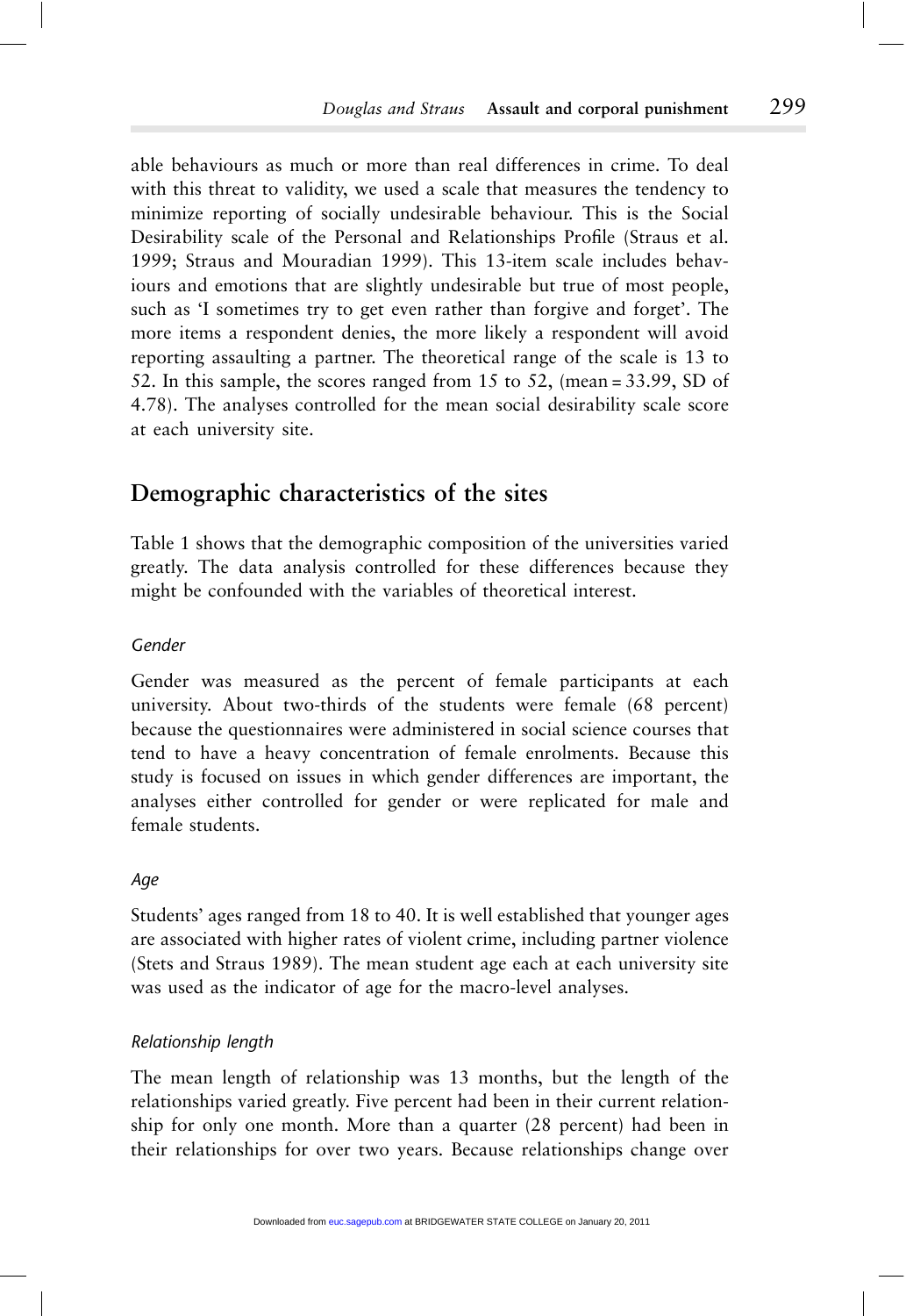time, it was important to control for this factor. For this article the mean number of months that students at each university had been in their current relationships was used as a control.

# **Data analyses**

The analyses were performed using a 'macro-level' data file, in which the cases are the 36 university sites, not individual students in the sample. It would have also have been possible to use the 19 nations as the units of study. We chose to use the 36 universities as the units for two reasons. First, the differences between universities in the nations with two or more universities are as great as, or greater than, the differences between nations. Examples include the French- and German-speaking sites in Switzerland and, in the USA, New Hampshire compared to 'historically black' universities. An additional reason for using university sites as the units is the greater statistical power of an N of 36, thus reducing the high risk of Type II error associated with an N of 19.

The macro-level data were created using the SPSS procedure AGGREGATE to produce a data file in which the cases are the 36 university sites and the variables for each case consist of summary statistics for the university site, such as the mean, median, or the percentage of students with a certain characteristic. Separate data files were created for males and females, based on aggregating the data for the males and females in each site, and the analyses were replicated using those files.

Partial correlation analysis was used to test the hypothesized relationships of CP to approval of slapping a spouse, perpetration of physical assault against a dating partner, and injuring a dating partner. The analyses controlled for age of respondent, length of the relationships, social desirability, socioeconomic status and, for analyses of the total sample, gender of the respondent.

# **Results**

#### **Prevalence rates by gender and university site**

This section describes the extent to which students at each of the 36 universities (1) experienced CP as a child, (2) approved of violence against a dating partner, and (3) perpetrated violence against a dating partner. Results are presented for the entire sample, for each university, and by gender.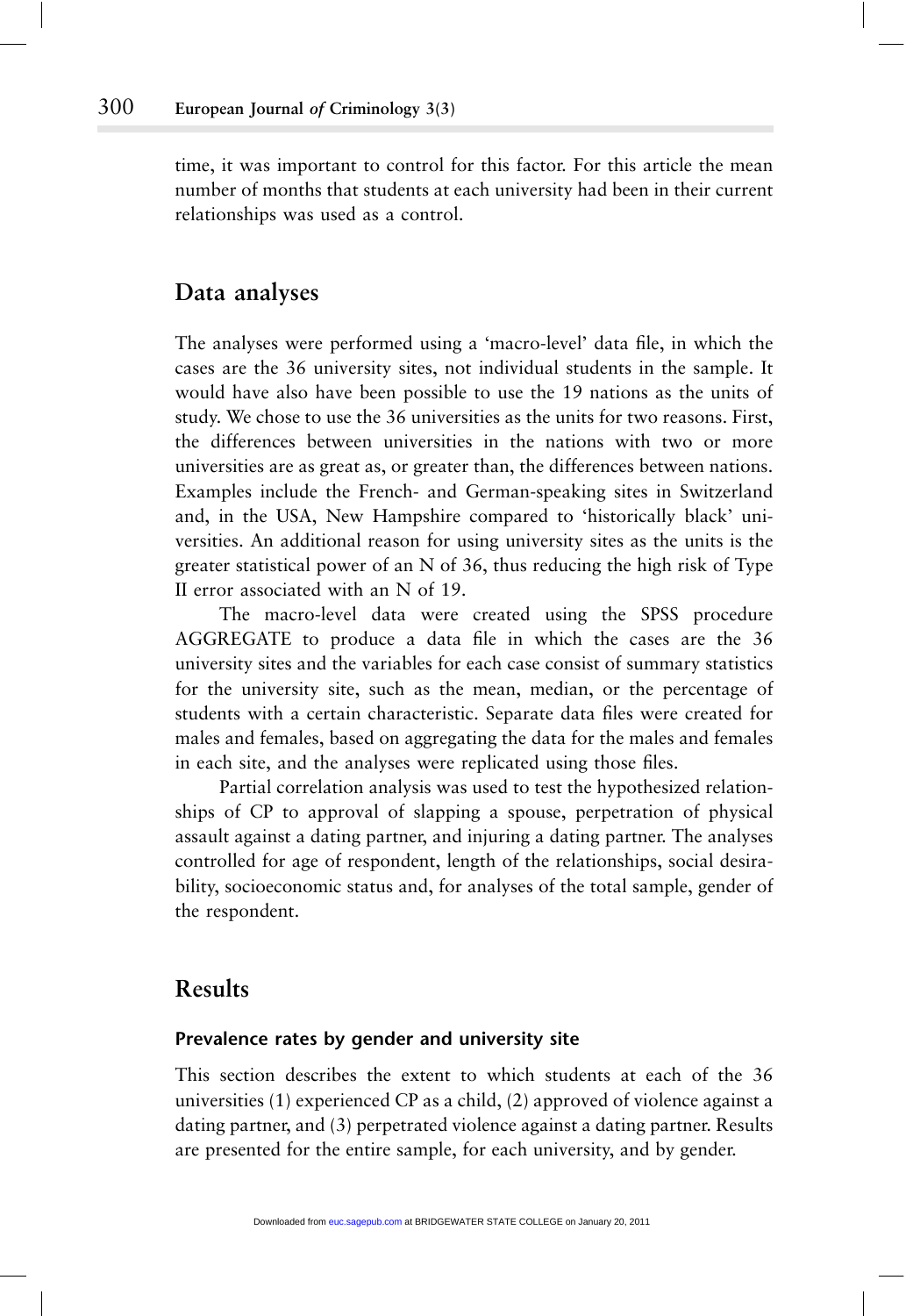| University site                                                                                                                                                                                                    | N                                                           | % of<br>total<br>N                                          | %<br>Male                                                            | Mean<br>age<br>(years)                                               | Mean<br>relationship<br>length<br>(months)                           | Mean<br>social<br>desirability<br>score                              |
|--------------------------------------------------------------------------------------------------------------------------------------------------------------------------------------------------------------------|-------------------------------------------------------------|-------------------------------------------------------------|----------------------------------------------------------------------|----------------------------------------------------------------------|----------------------------------------------------------------------|----------------------------------------------------------------------|
| Total                                                                                                                                                                                                              |                                                             | 9549 100.0                                                  | 30.6                                                                 | 22.8                                                                 | 13.8                                                                 | 33.9                                                                 |
| Asia and Middle East<br>China, Hong Kong<br>India, Pune<br>Israel, Emek Yezreel<br>Singapore<br>South Korea, Pusan                                                                                                 | 220<br>230<br>442<br>280<br>314                             | 2.3<br>2.4<br>4.6<br>2.9<br>3.3                             | 39.5<br>36.4<br>19.5<br>31.2<br>36.4                                 | 23.8<br>22.0<br>23.3<br>24.8<br>24.2                                 | 12.5<br>13.9<br>12.7<br>17.2<br>10.4                                 | 33.3<br>33.2<br>34.3<br>32.8<br>31.7                                 |
| Australia and New Zealand<br>Australia, Adelaide<br>New Zealand Christchurch                                                                                                                                       | 270<br>134                                                  | 2.8<br>1.8                                                  | 19.3<br>23.7                                                         | 23.3<br>21.2                                                         | 15.6<br>12.6                                                         | 33.8<br>32.2                                                         |
| Europe<br>Belgium-Flemish<br>England, Leicester<br>Germany, Freiburg<br>Lithuania, Vilnius<br>Netherlands, Amsterdam<br>Portugal, Braga<br>Scotland, Glasgow<br>Swiss, Fribourg, French<br>Swiss, Fribourg, German | 532<br>231<br>169<br>438<br>175<br>200<br>241<br>291<br>202 | 5.6<br>2.5<br>1.8<br>4.6<br>1.8<br>2.1<br>2.5<br>3.0<br>2.1 | 23.7<br>16.5<br>42.6<br>34.2<br>28.2<br>61.5<br>16.2<br>33.0<br>31.8 | 20.3<br>19.7<br>23.8<br>20.3<br>21.9<br>22.0<br>21.9<br>21.8<br>19.3 | 14.5<br>14.7<br>13.5<br>12.6<br>14.2<br>15.6<br>14.1<br>16.0<br>13.9 | 34.0<br>33.1<br>32.1<br>32.5<br>34.4<br>35.4<br>33.8<br>33.3<br>34.9 |
| Latin America<br>Brazil, São Paulo<br>Mexico, Northern                                                                                                                                                             | 433<br>254                                                  | 4.5<br>2.7                                                  | 35.2<br>18.5                                                         | 21.3<br>20.7                                                         | 13.2<br>13.0                                                         | 34.6<br>37.0                                                         |
| North America<br>Canada, Hamilton<br>Canada, London<br>Canada, Montreal<br>Canada, Toronto<br>Canada, Winnipeg<br>USA, Cincinnati<br>USA, Indiana, Terre Haut                                                      | 301<br>145<br>330<br>293<br>165<br>407<br>273               | 3.2<br>1.5<br>3.5<br>3.1<br>1.7<br>4.3<br>2.9               | 14.0<br>45.5<br>22.2<br>35.8<br>12.7<br>52.0<br>30.0                 | 21.5<br>19.4<br>23.6<br>20.2<br>22.1<br>20.5<br>19.8                 | 15.2<br>10.8<br>16.9<br>13.0<br>15.0<br>13.3<br>12.5                 | 33.4<br>33.2<br>34.5<br>34.1<br>33.2<br>34.1<br>34.7                 |
| USA, Louisiana, Grambling<br>USA, Mississippi, Jackson<br>USA, New Hampshire (1)<br>USA, New Hampshire (2)<br>USA, Pennsylvania<br>USA, Texas, Houston                                                             | 183<br>269<br>744<br>371<br>253<br>116                      | 1.9<br>2.8<br>3.9<br>4.1<br>2.6<br>1.2                      | 40.7<br>10.4<br>34.2<br>25.3<br>25.7<br>46.6                         | 21.4<br>29.3<br>19.8<br>20.7<br>20.1<br>20.1                         | 12.3<br>18.6<br>9.1<br>13.4<br>11.2<br>12.2                          | 36.1<br>35.5<br>33.5<br>34.5<br>33.5<br>33.3                         |
| USA, Texas, Mexican-American<br>USA, Texas, Nacogdoches<br>USA, Texas, Non-Mexican American<br>USA, Utah, Logan<br>USA, Washington DC                                                                              | 280<br>132<br>269<br>191<br>95                              | 2.9<br>1.4<br>2.8<br>2.0<br>1.0                             | 42.5<br>28.0<br>46.4<br>37.7<br>14.7                                 | 24.4<br>20.8<br>23.7<br>21.9<br>20.4                                 | 16.0<br>13.2<br>15.3<br>11.7<br>14.5                                 | 35.5<br>33.2<br>34.2<br>33.5<br>33.2                                 |

#### **Table 1** Characteristics of university sites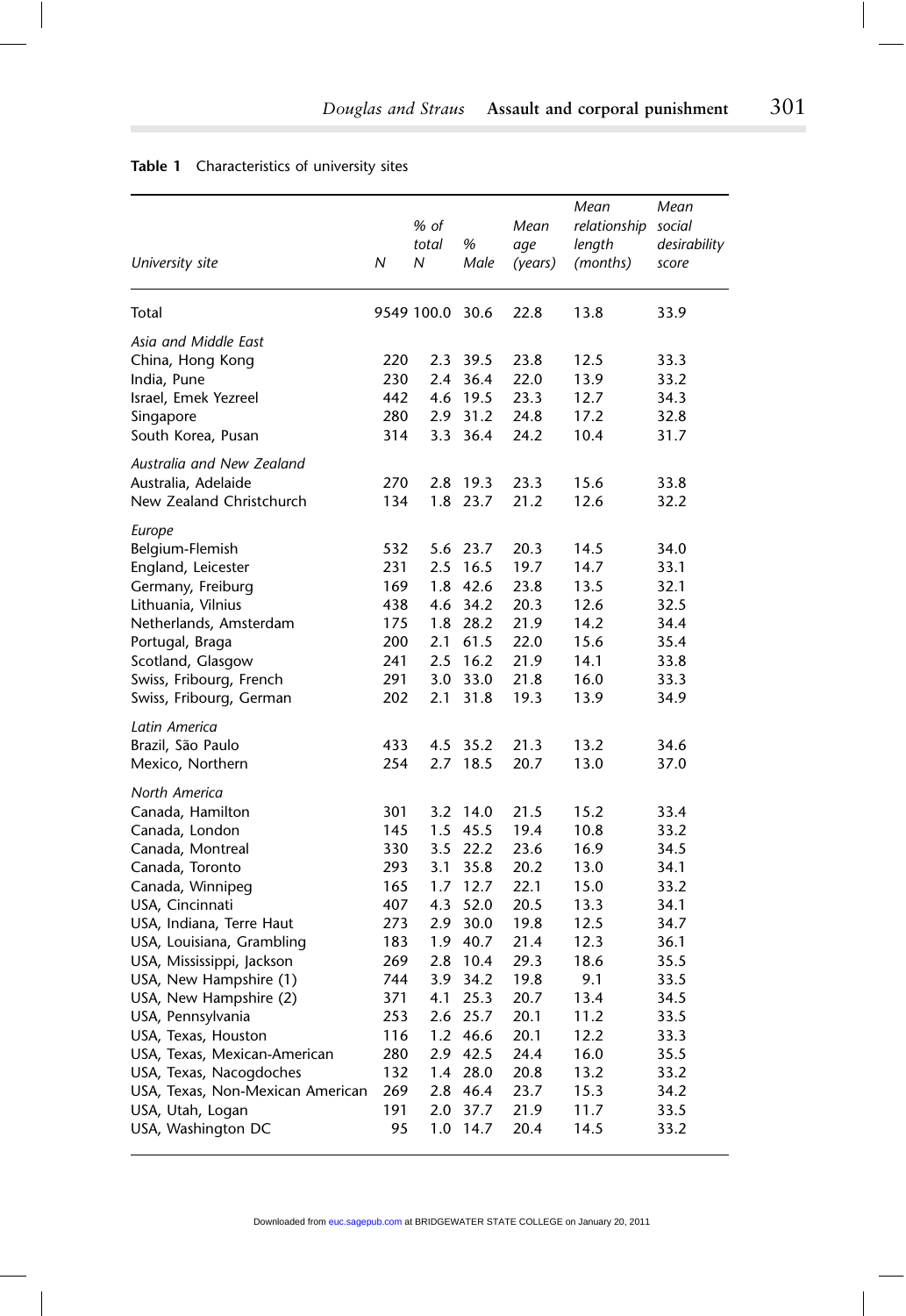#### *Corporal punishment before age 12*

The first row of Table 2 shows that, at the median university in this study, over half of the students did not 'strongly disagree' that they were 'spanked or hit a lot' by their parents as child (under age 12). The median for male students of 60.8 percent is 13 percent greater than the median for female students (53.4 percent). The rows for Range in Table 2, and the rank order of the university sites in Table 3 show that there were large differences between university sites in the percentage of students who experienced 'a lot' of CP. Table 3 shows the percentage who experienced CP in rank order for the total sample at each site, starting with the site where CP was most prevalent. The ranking ranged from a high of 72.6 percent of the students at one American university to a low of 12.9 percent for a university in

| Measure                           | Male %        | Female %      | Total %       |
|-----------------------------------|---------------|---------------|---------------|
| Hit a lot before the age of 12    |               |               |               |
| Median                            | 60.8          | 53.4          | 55.6          |
| Range                             | 18.5-85.7     | $11.2 - 70.4$ | $12.9 - 72.6$ |
| Approve of a husband slapping a   |               |               |               |
| wife                              |               |               |               |
| Median                            | 51.3          | 40.9          | 43.4          |
| Range                             | $24.1 - 85.9$ | $23.7 - 75.6$ | 23.9-79.7     |
| Approve of a wife slapping a      |               |               |               |
| husband                           |               |               |               |
| Median                            | 78.4          | 75.3          | 76.9          |
| Range                             | $59.3 - 96.0$ | 59.7-90.1     | $65.5 - 91.5$ |
| Overall assault against a partner |               |               |               |
| Median                            | 24.2          | 30.0          | 29.8          |
| Range                             | $11.9 - 50.0$ | 9.76-49.5     | $14.5 - 44.6$ |
| Severe assault against a partner  |               |               |               |
| Median                            | 8.5           | 9.6           | 9.7           |
| Range                             | $1.49 - 22.6$ | $2.4 - 21.9$  | $4.2 - 20.2$  |
| Overall injury perpetrated        |               |               |               |
| against a partner                 |               |               |               |
| Median                            | 7.2           | 6.1           | 6.6           |
| Range                             | $0.0 - 22.2$  | $0.0 - 23.5$  | $1.03 - 19.7$ |
| Severe injury perpetrated against |               |               |               |
| a partner                         |               |               |               |
| Median                            | 1.8           | 1.1           | 1.7           |
| Range                             | $0.0 - 13.3$  | $0.0 - 11.7$  | $0.0 - 9.9$   |
|                                   |               |               |               |

**Table 2** Rates of corporal punishment, approval of violence and assaulting a dating partner by students at 36 universities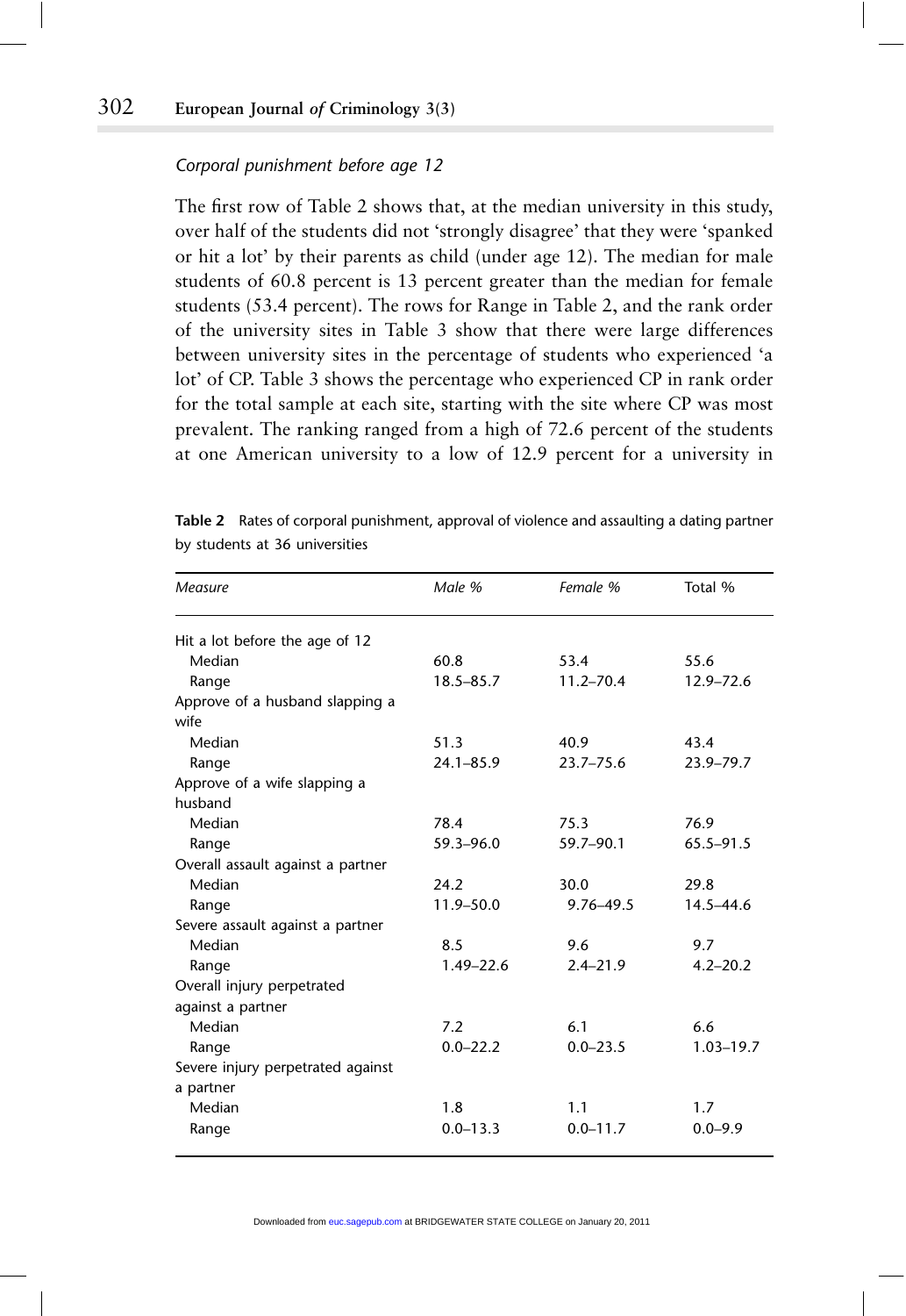|                                  | % Did not strongly disagree |      |        |                      |
|----------------------------------|-----------------------------|------|--------|----------------------|
| University site                  | Total                       | Male | Female | Female-male<br>ratio |
| USA, Washington DC               | 72.6                        | 85.7 | 70.4   | 82.1                 |
| Canada, Toronto                  | 69.5                        | 78.8 | 64.4   | 81.6                 |
| USA, Louisiana, Grambling        | 68.4                        | 87.1 | 55.8   | 64.0                 |
| Canada, Winnipeg                 | 66.5                        | 81.0 | 64.3   | 79.5                 |
| Mexico, Northern                 | 66.0                        | 69.6 | 65.2   | 93.7                 |
| Singapore                        | 65.6                        | 68.6 | 64.2   | 93.6                 |
| USA, Texas, Nacogdoches          | 64.3                        | 73.0 | 60.9   | 83.4                 |
| USA, Mississippi, Jackson        | 63.9                        | 60.7 | 64.3   | 105.8                |
| USA, Ohio, Cincinnati            | 63.5                        | 69.4 | 57.4   | 82.7                 |
| China, Hong Kong                 | 62.7                        | 71.3 | 57.1   | 80.2                 |
| USA, Texas, Non-Mexican American | 62.6                        | 65.8 | 60.0   | 91.2                 |
| Germany, Freiburg                | 61.5                        | 63.9 | 59.8   | 93.6                 |
| South Korea, Pusan               | 58.8                        | 63.2 | 56.3   | 89.2                 |
| USA, Indiana, Terre Haut         | 58.5                        | 75.3 | 51.3   | 68.1                 |
| USA, Utah, Logan                 | 58.4                        | 65.3 | 54.2   | 83.1                 |
| Canada, Hamilton                 | 58.3                        | 57.5 | 58.4   | 101.6                |
| Canada, London                   | 57.2                        | 66.7 | 49.4   | 74.1                 |
| India, Pune                      | 55.8                        | 55.8 | 55.7   | 99.8                 |
| Scotland, Glasgow                | 55.6                        | 56.4 | 55.4   | 98.3                 |
| USA, Texas, Mexican-American     | 54.4                        | 56.9 | 52.5   | 92.3                 |
| USA, Pennsylvania, Small Town    | 54.4                        | 60.9 | 52.1   | 85.5                 |
| New Zealand, Christchurch        | 53.9                        | 51.3 | 54.7   | 106.6                |
| England, Leicester               | 53.7                        | 68.4 | 50.8   | 74.2                 |
| Australia, Adelaide              | 53.4                        | 58.8 | 52.1   | 88.6                 |
| USA, Texas, Houston              | 51.8                        | 57.4 | 46.6   | 81.1                 |
| Swiss, Fribourg, French          | 51.7                        | 62.4 | 46.6   | 74.8                 |
| USA, New Hampshire (2)           | 49.3                        | 60.4 | 45.5   | 75.3                 |
| Lithuania, Vilnius               | 47.9                        | 56.7 | 43.4   | 76.6                 |
| USA, New Hampshire (1)           | 44.0                        | 51.6 | 40.0   | 77.6                 |
| Swiss, Fribourg, German          | 35.2                        | 37.9 | 33.9   | 89.3                 |
| Canada, Montreal                 | 27.3                        | 35.2 | 25.1   | 71.3                 |
| Portugal, Braga                  | 23.5                        | 30.1 | 13.0   | 43.2                 |
| Israel, Emek Yezreel             | 22.8                        | 22.9 | 22.7   | 99.3                 |
| Netherlands, Amsterdam           | 19.7                        | 33.3 | 14.4   | 43.2                 |
| Brazil, São Paulo                | 19.4                        | 25.5 | 16.2   | 63.4                 |
| Belgium-Flemish                  | 12.9                        | 18.5 | 11.2   | 60.2                 |

#### **Table 3** Corporal punishment experienced before age 12 ( $N = 36$  university sites)

Belgium. The distribution is skewed to the high CP end. There were 12 sites where over 60 percent of the students were spanked or hit a lot during their childhood. The final column of Table 3 allows readers to see the female-tomale ratio of CP experiences. In almost all of the sites, a larger percentage of male than female students experienced CP (33 out of 36 sites).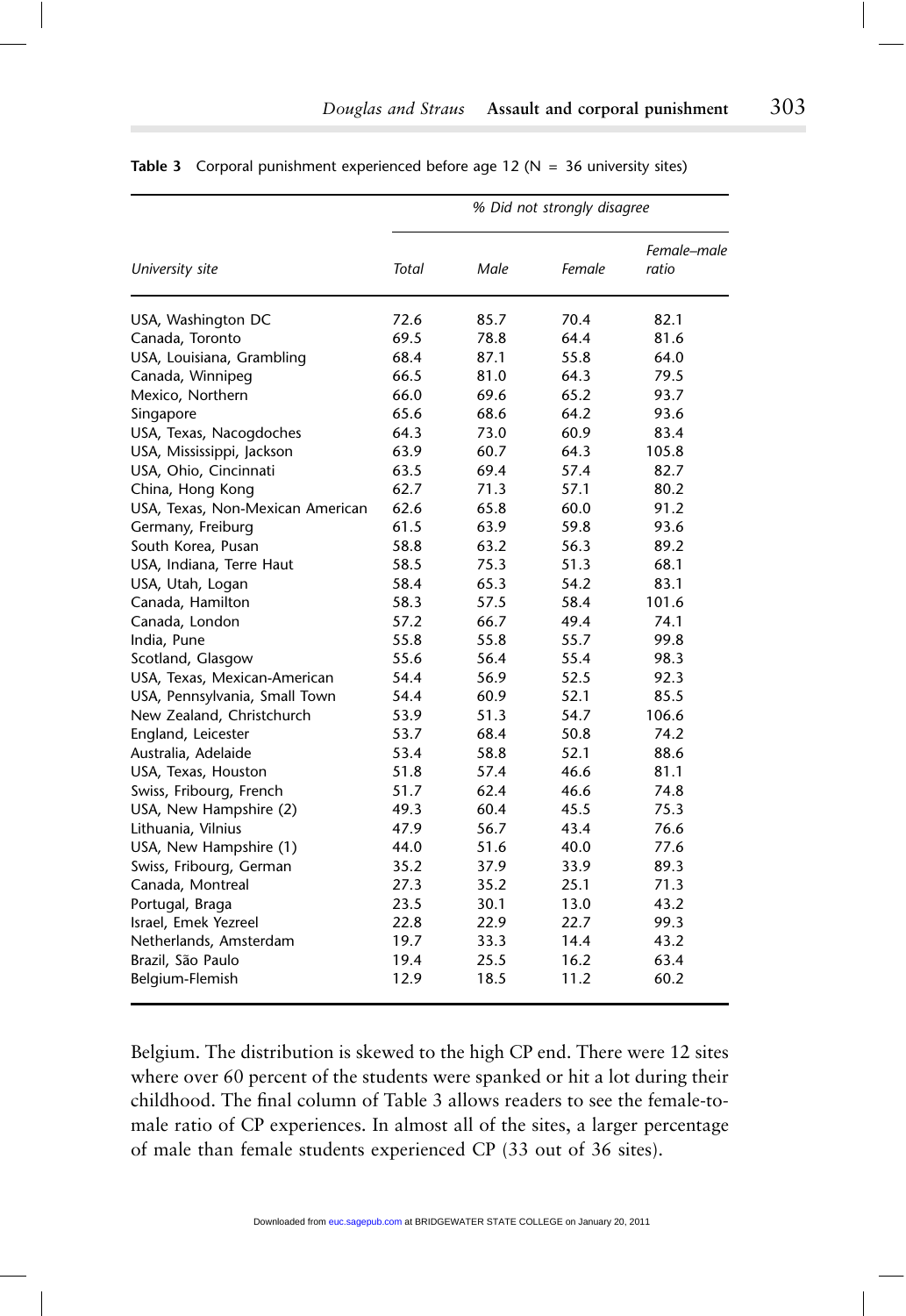#### *Approval of husband slapping his wife*

The second row of Table 2 shows the rates of approval of violence against a female partner as measured by the percentage of students who did not strongly disagree that that there are situations when they 'would approve of a husband slapping a wife's face'. At the median university, almost half of the students did not strongly disagree with this statement. The rate was higher for male students (51.3 percent) than female students (40.9) percent). There were large differences between university sites. Table 4 shows that there were 12 sites in which over 50 percent of the students accepted a husband slapping a wife under some circumstances. The two sites with the lowest percent – Utah, USA (26 percent) and Houston, Texas (24 percent) – had rates less than half the rate of the sites with the highest rate of approval.

#### *Approval of wife slapping her husband*

Approval of wives slapping husbands was measured by the percent of students who did not strongly disagree that there are circumstances when they would 'approve of a wife slapping her husband's face'. The third row of Table 2 shows that the rates were extremely high – 77 percent at the median university. Table 5 shows that at every one of the 36 universities, over two-thirds of the students approved of a wife slapping her husband in some situations. At most sites, the percentage of males and females who approved of a wife slapping a husband was similar, but a larger percentage of male students approved at 20 of the 36 universities.

#### *Assaulted a partner*

The fourth row of Table 2 shows that at the median university, 29.8 percent of the students physically assaulted a partner within the past year. The median for severe assaults such as punching, kicking and choking was 9.7 percent. Table 6 shows that the highest overall rates of assault on dating partners were in northern Mexico, Washington DC, USA, Louisiana, USA and Leicester, Great Britain. At these four universities, the rates were at or above 40 percent. The three sites with the lowest overall assault rate were Utah, USA, Braga, Portugal and Houston, Texas, USA. Even the lowest assault rate in this study (14.5 percent) is still a high rate. This is evidenced by comparing the 14.5 percent rate with the rate of 3.8 percent for physical assault of a partner found by the US National Crime Victim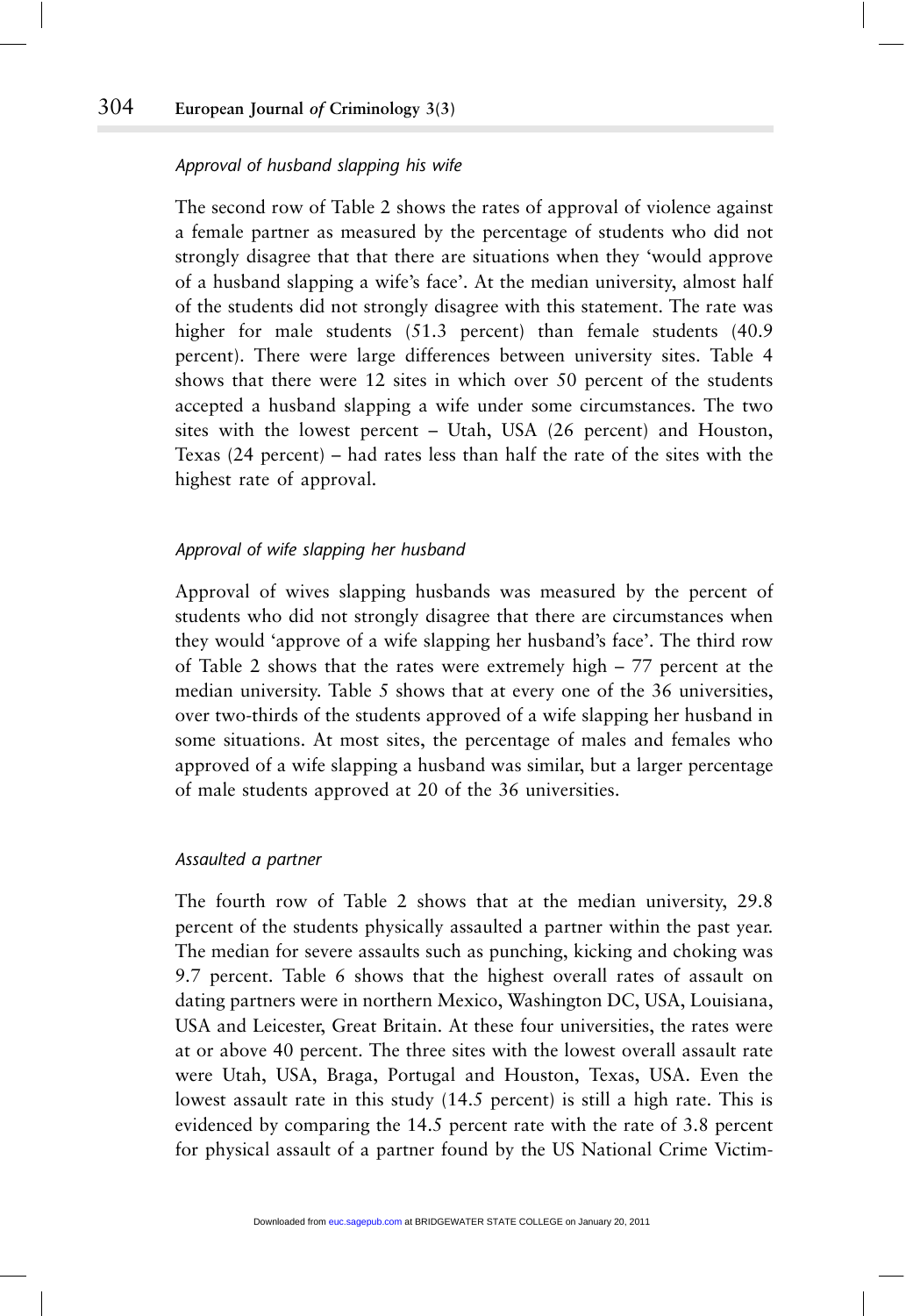ization Survey (Rennison 2002). Thus, the lowest rate in this study is almost four times higher than the rate for the US general population. This extremely high rate is typical of university student samples and other samples of young couples (Sugarman and Hotaling 1989; Katz et al. 2002).

Tables 2 and 7 also indicate that more females assaulted their partners than did males. Table 7 shows that the rate of perpetration of violence against a dating partner by female students was greater than the rate of perpetration by male students at 28 of the 36 sites. The median percentage by which women exceed the rate for men was 121 percent. At some sites the differences were very large. For example, at the universities in Singapore, Hong Kong and Scotland, the rate of assaults by women students exceeded the rate by male students by more than 200 percent.

#### *Injured a partner*

The injury rates displayed in Tables 2 and 7 indicate that more male students than female students inflicted an injury on a dating partner (median = 7.2 percent inflicted by male students compared to 6.1 percent for females). For severe injuries, the median rate was 1.8 percent for injuries inflicted by male students compared to 1.1 percent by female students. There were large site-to-site differences in rates of injury perpetration. Table 7 shows that students in London, Canada, Louisiana, USA and Pune, India, had the highest rate of injury perpetration in this study. The rates for those sites ranged from 17 percent to 20 percent for any injury. Students in Amsterdam, Netherlands, Braga, Portugal, and Frenchspeaking students in Fribourg, Switzerland injured their partners the least, ranging from 1 to 2 percent. Although rates of 1 and 2 percent are only a fraction of the injury rates in the three highest sites, they nonetheless indicate that, even in the least violent of the universities, violence in dating relationships is a threat to the health of students.

# **Relationship between CP and partner violence**

This section addresses the central theoretical focus of the study – the proposition that social contexts in which CP is prevalent have a greater degree of acceptance of other forms of interpersonal violence at both the normative level and the behavioural level. Figure 1 provides the results for the partial correlations analyses that were performed to test this theory.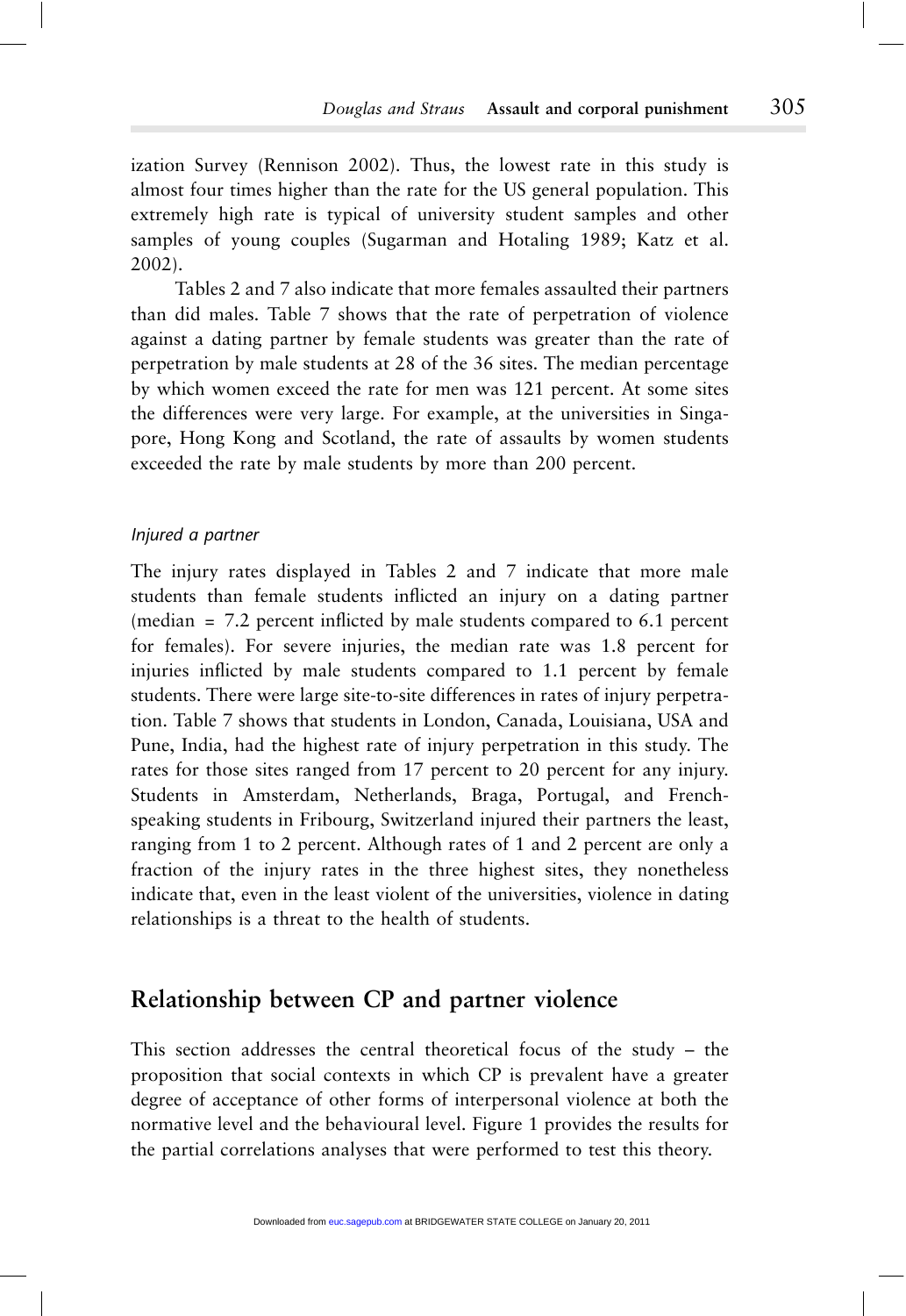|                                  | % Did not strongly disagree |      |        |                      |
|----------------------------------|-----------------------------|------|--------|----------------------|
| University site                  | Total                       | Male | Female | Female-male<br>ratio |
| India, Pune                      | 79.7                        | 85.9 | 75.6   | 88.0                 |
| Singapore                        | 64.8                        | 60.7 | 66.7   | 109.8                |
| Swiss, Fribourg, German          | 62.4                        | 69.8 | 59.2   | 84.8                 |
| England, Leicester               | 61.7                        | 65.8 | 60.9   | 92.6                 |
| Portugal, Braga                  | 57.8                        | 61.5 | 51.9   | 84.5                 |
| Lithuania, Vilnius               | 55.9                        | 73.0 | 47.0   | 64.4                 |
| Swiss, Fribourg, French          | 55.5                        | 55.9 | 55.3   | 98.8                 |
| Germany, Freiburg                | 55.0                        | 52.8 | 56.7   | 107.4                |
| South Korea, Pusan               | 54.2                        | 64.3 | 48.5   | 75.4                 |
| New Zealand Christchurch         | 53.6                        | 52.5 | 53.9   | 102.7                |
| China, Hong Kong                 | 53.2                        | 63.5 | 46.6   | 73.4                 |
| Australia, Adelaide              | 51.1                        | 56.9 | 49.8   | 87.5                 |
| Scotland, Glasgow                | 48.1                        | 51.3 | 47.5   | 92.7                 |
| Canada, Toronto                  | 47.1                        | 55.8 | 42.2   | 75.6                 |
| USA, Washington DC               | 45.7                        | 64.3 | 42.5   | 66.1                 |
| USA, Ohio, Cincinnati            | 44.9                        | 50.5 | 39.3   | 77.7                 |
| USA, Louisiana, Grambling        | 44.8                        | 51.5 | 40.6   | 78.7                 |
| USA, Texas, Nacogdoches          | 44.2                        | 51.4 | 41.3   | 80.4                 |
| Brazil, São Paulo                | 42.7                        | 52.1 | 37.7   | 72.4                 |
| Canada, Hamilton                 | 42.2                        | 37.5 | 43.0   | 114.6                |
| Canada, London                   | 42.1                        | 51.5 | 34.2   | 66.3                 |
| USA, Texas, Mexican-American     | 41.5                        | 40.5 | 42.1   | 104.0                |
| Canada, Montreal                 | 41.2                        | 44.3 | 40.4   | 91.2                 |
| USA, Pennsylvania, Small Town    | 39.3                        | 46.9 | 36.7   | 78.3                 |
| USA, New Hampshire (1)           | 39.0                        | 40.6 | 38.2   | 94.1                 |
| USA, New Hampshire (2)           | 35.6                        | 44.0 | 32.7   | 74.4                 |
| USA, Mississippi, Jackson        | 35.1                        | 25.0 | 36.3   | 145.3                |
| Mexico, Northern                 | 34.8                        | 51.1 | 31.2   | 61.0                 |
| USA, Texas, Non-Mexican American | 34.6                        | 41.9 | 28.6   | 68.2                 |
| Canada, Winnipeg                 | 34.5                        | 33.3 | 34.7   | 104.2                |
| Israel, Emek Yezreel             | 34.0                        | 35.7 | 33.6   | 94.1                 |
| USA, Indiana, Terre Haut         | 33.7                        | 31.3 | 34.7   | 111.2                |
| Netherlands, Amsterdam           | 32.9                        | 37.5 | 31.1   | 83.1                 |
| Belgium-Flemish                  | 31.0                        | 39.2 | 28.5   | 72.6                 |
| USA, Utah, Logan                 | 25.9                        | 25.0 | 26.5   | 106.0                |
| USA, Texas, Houston              | 23.9                        | 24.1 | 23.7   | 98.6                 |

#### **Table 4** Approve of husband slapping a wife  $(N = 36$  university sites)

#### *Corporal punishment and approval of slapping a spouse*

The paths in Figure 1 from CP to approval of slapping a partner do not support the theory tested in this study. Although five of the six partial correlations are in the expected direction, none is statistically significant.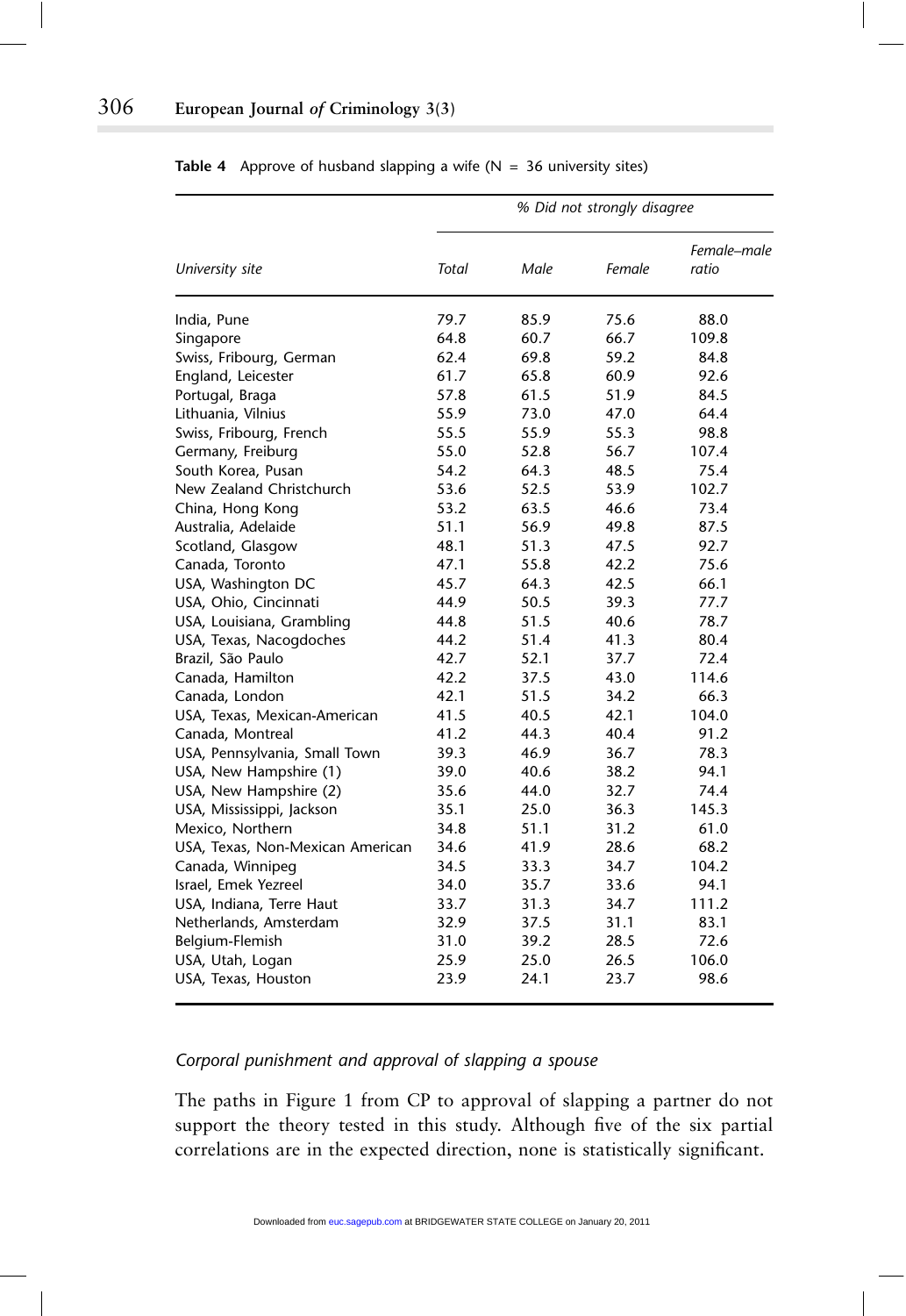|                                  | % Did not strongly disagree |      |        |                      |
|----------------------------------|-----------------------------|------|--------|----------------------|
| University site                  | Total                       | Male | Female | Female-male<br>ratio |
| Lithuania, Vilnius               | 91.5                        | 96.0 | 89.1   | 92.9                 |
| Swiss, Fribourg, German          | 88.5                        | 89.3 | 88.2   | 98.8                 |
| Swiss, Fribourg, French          | 87.4                        | 82.1 | 90.1   | 109.7                |
| India, Pune                      | 85.6                        | 81.4 | 88.6   | 108.9                |
| Germany, Freiburg                | 84.6                        | 79.2 | 88.7   | 112.0                |
| Scotland, Glasgow                | 83.3                        | 82.1 | 83.5   | 101.8                |
| Singapore                        | 82.8                        | 82.1 | 83.2   | 101.2                |
| England, Leicester               | 82.3                        | 78.9 | 82.9   | 105.0                |
| USA, Washington DC               | 81.9                        | 64.3 | 85.0   | 132.2                |
| USA, Pennsylvania, Small Town    | 80.9                        | 84.4 | 79.7   | 94.4                 |
| New Zealand Christchurch         | 80.5                        | 80.0 | 80.6   | 100.8                |
| Australia, Adelaide              | 79.9                        | 84.3 | 78.9   | 93.5                 |
| Portugal, Braga                  | 79.4                        | 81.3 | 76.3   | 93.9                 |
| USA, Texas, Mexican-American     | 78.8                        | 78.8 | 78.8   | 99.9                 |
| Canada, Montreal                 | 78.4                        | 80.8 | 77.6   | 96.1                 |
| USA, Texas, Nacogdoches          | 78.3                        | 86.5 | 75.0   | 86.7                 |
| USA, Texas, Non-Mexican American | 77.6                        | 80.3 | 75.2   | 93.6                 |
| USA, New Hampshire (1)           | 77.5                        | 76.6 | 78.0   | 101.9                |
| Canada, Toronto                  | 76.3                        | 78.8 | 74.9   | 95.0                 |
| Canada, Hamilton                 | 76.3                        | 72.5 | 76.9   | 106.0                |
| South Korea, Pusan               | 75.6                        | 76.3 | 75.3   | 98.6                 |
| China, Hong Kong                 | 75.2                        | 77.9 | 73.5   | 94.3                 |
| USA, Texas, Houston              | 74.3                        | 77.4 | 71.7   | 92.6                 |
| USA, Ohio, Cincinnati            | 74.2                        | 75.8 | 72.6   | 95.9                 |
| USA, Mississippi, Jackson        | 73.8                        | 59.3 | 75.4   | 127.3                |
| USA, New Hampshire (2)           | 73.6                        | 74.7 | 73.2   | 98.0                 |
| Canada, Winnipeg                 | 72.7                        | 61.9 | 74.3   | 120.0                |
| USA, Indiana, Terre Haut         | 72.1                        | 67.9 | 73.8   | 108.7                |
| Belgium-Flemish                  | 71.4                        | 69.4 | 72.0   | 103.9                |
| USA, Utah, Logan                 | 71.2                        | 69.4 | 72.3   | 104.1                |
| Israel, Emek Yezreel             | 71.1                        | 60.0 | 73.8   | 123.0                |
| Canada, London                   | 71.0                        | 72.7 | 69.6   | 95.7                 |
| Portugal, Braga                  | 69.2                        | 75.0 | 66.2   | 88.2                 |
| Netherlands, Amsterdam           | 66.9                        | 85.4 | 59.7   | 69.9                 |
| Mexico, Northern                 | 66.7                        | 73.3 | 65.2   | 88.9                 |
| USA, Louisiana, Grambling        | 65.5                        | 59.4 | 69.5   | 117.0                |

#### **Table 5** Approve of a wife slapping a husband  $(N = 36$  university sites)

#### *Assaulting a partner*

The relationship between the prevalence of CP at each university site and the prevalence of assaulting a dating partner is displayed in the middle of Figure 1. For the overall assault rate, all of the correlations are in the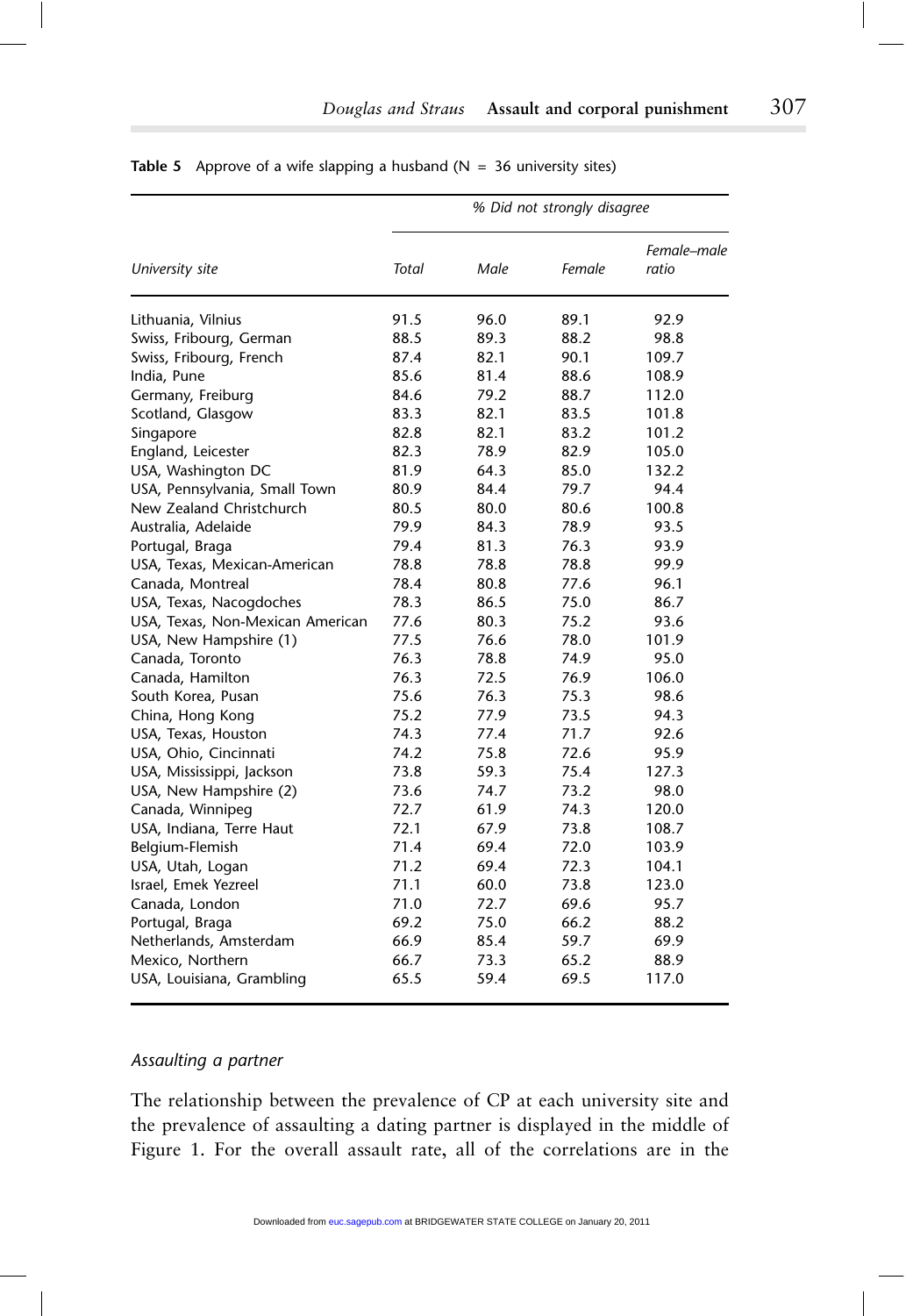|                                  | % Who assaulted a dating partner |      |        |                      |
|----------------------------------|----------------------------------|------|--------|----------------------|
| University site                  | Total                            | Male | Female | Female-male<br>ratio |
| Mexico, Northern                 | 44.6                             | 29.0 | 47.4   | 163.3                |
| USA, Washington DC               | 44.4                             | 50.0 | 43.5   | 87.0                 |
| USA, Lousiana, Grambling         | 44.2                             | 36.4 | 47.5   | 130.6                |
| England, Leicester               | 40.2                             | 34.6 | 41.1   | 118.7                |
| China, Hong Kong                 | 38.6                             | 23.1 | 49.5   | 214.3                |
| India, Pune                      | 35.6                             | 32.0 | 37.1   | 115.9                |
| Canada, London                   | 35.0                             | 24.5 | 42.6   | 174.1                |
| USA, Texas, Mexican-American     | 34.7                             | 36.6 | 33.6   | 91.7                 |
| USA, Mississippi, Jackson        | 34.2                             | 24.0 | 35.4   | 147.7                |
| South Korea, Pusan               | 33.3                             | 24.0 | 39.2   | 163.2                |
| Scotland, Glasgow                | 32.3                             | 16.1 | 34.9   | 216.5                |
| Canada, Toronto                  | 31.6                             | 25.7 | 34.5   | 134.1                |
| USA, Indiana, Terre Haut         | 31.6                             | 35.2 | 30.3   | 86.0                 |
| Belguim, Flemish                 | 31.4                             | 26.5 | 32.7   | 123.4                |
| USA, Texas, Non-Mexican American | 31.3                             | 30.2 | 32.2   | 106.5                |
| USA, Texas, Nacogdoches          | 31.3                             | 41.9 | 27.2   | 64.8                 |
| Netherlands, Amsterdam           | 30.4                             | 32.4 | 29.7   | 91.8                 |
| Lithuania, Vilnius               | 30.0                             | 19.1 | 35.2   | 184.5                |
| Germany, Freiburg                | 29.5                             | 37.1 | 24.0   | 64.5                 |
| USA, New Hampshire (1)           | 29.1                             | 24.7 | 31.1   | 126.1                |
| Canada, Winnipeg                 | 29.0                             | 29.4 | 28.9   | 98.3                 |
| New Zealand Christchurch         | 27.5                             | 17.2 | 30.4   | 176.3                |
| USA, New Hampshire (2)           | 26.1                             | 25.0 | 26.4   | 105.6                |
| Swiss, Fribourg, French          | 25.0                             | 30.6 | 23.1   | 75.6                 |
| USA, Ohio, Cincinnati            | 24.4                             | 20.9 | 27.6   | 132.1                |
| Swiss, Fribourg, German          | 24.0                             | 18.5 | 25.5   | 137.6                |
| Brazil, São Paulo                | 23.4                             | 22.2 | 24.0   | 108.0                |
| Canada, Hamilton                 | 23.3                             | 15.2 | 24.5   | 162.0                |
| Canada, Montreal                 | 23.2                             | 22.4 | 23.5   | 104.6                |
| Singapore                        | 23.1                             | 11.9 | 28.2   | 236.1                |
| USA, Pennsylvania, Small Town    | 21.0                             | 16.3 | 22.4   | 137.0                |
| Australia, Adelaide              | 20.9                             | 19.5 | 21.2   | 108.9                |
| Israel, Emek Yezreel             | 20.2                             | 20.3 | 20.2   | 99.4                 |
| USA, Utah, Logan                 | 18.1                             | 14.8 | 20.0   | 135.6                |
| Portugal, Braga                  | 16.5                             | 16.5 | 16.7   | 101.3                |
| USA, Texas, Houston              | 14.5                             | 20.0 | 9.8    | 48.8                 |

#### **Table 6** Perpetration of partner assault  $(N = 36$  university sites)

expected direction and they are significant. Similar results are shown for severe assault. It is also noteworthy that the correlations based on the rate at which female students experienced CP are as strong as, or stronger than, the correlations based on the male rate of experiencing CP.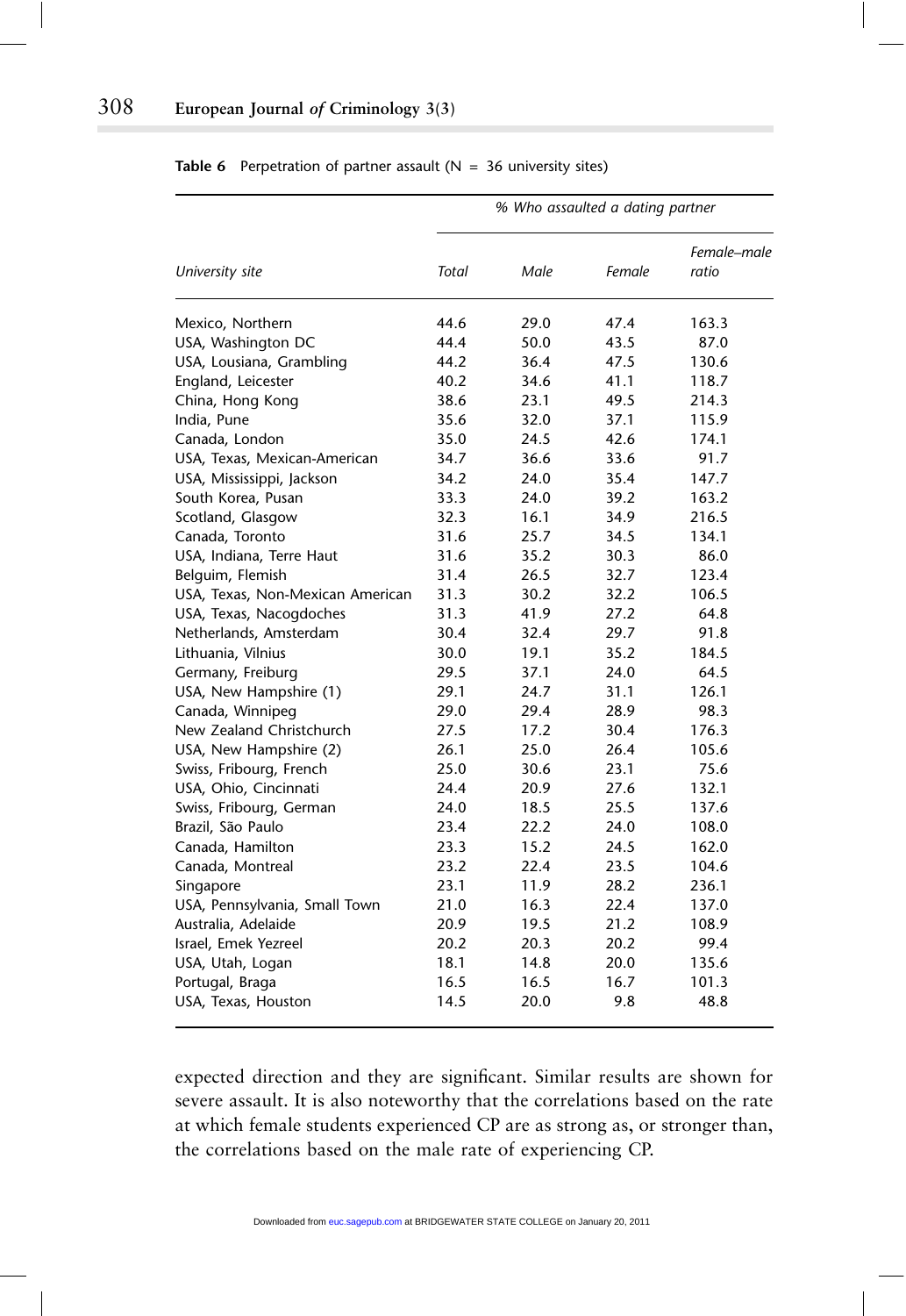|                                  | % Who injured a dating partner |      |        |                      |
|----------------------------------|--------------------------------|------|--------|----------------------|
| University site                  | Total                          | Male | Female | Female-male<br>ratio |
| Canada, London                   | 19.7                           | 14.3 | 23.5   | 164.7                |
| USA, Louisiana, Grambling        | 17.0                           | 15.6 | 17.5   | 112.0                |
| India, Pune                      | 16.9                           | 9.5  | 19.4   | 203.2                |
| USA, Indiana, Terre Haut         | 13.7                           | 22.2 | 10.6   | 47.7                 |
| USA, Texas, Non-Mexican American | 11.2                           | 8.8  | 13.2   | 149.7                |
| USA, Washington DC               | 11.1                           | 16.7 | 10.1   | 60.9                 |
| Mexico, Northern                 | 10.3                           | 6.7  | 11.0   | 164.7                |
| South Korea, Pusan               | 10.3                           | 9.5  | 10.7   | 113.6                |
| Canada, Toronto                  | 9.9                            | 10.3 | 9.7    | 94.4                 |
| USA, Mississippi, Jackson        | 9.1                            | 16.0 | 8.3    | 51.8                 |
| USA, Texas, Nacogdoches          | 9.1                            | 17.2 | 6.2    | 35.8                 |
| Canada, Hamilton                 | 7.9                            | 6.1  | 8.2    | 135.0                |
| USA, Ohio, Cincinnati            | 7.8                            | 9.4  | 6.5    | 69.0                 |
| Scotland, Glasgow                | 7.8                            | 6.5  | 8.0    | 123.7                |
| USA, Texas, Mexican-American     | 7.7                            | 8.8  | 7.1    | 81.1                 |
| New Zealand Christchurch         | 6.9                            | 10.3 | 5.9    | 56.9                 |
| Belguim, Flemish                 | 6.8                            | 5.1  | 7.3    | 143.3                |
| Canada, Winnipeg                 | 6.6                            | 6.3  | 6.6    | 105.8                |
| USA, New Hampshire (2)           | 6.4                            | 7.6  | 6.0    | 79.8                 |
| China, Hong Kong                 | 6.3                            | 4.6  | 7.5    | 163.1                |
| Israel, Emek Yezreel             | 5.8                            | 6.8  | 5.5    | 81.6                 |
| Germany, Freiburg                | 5.4                            | 8.6  | 3.1    | 36.5                 |
| England, Leicester               | 5.3                            | 3.8  | 5.5    | 143.6                |
| USA, New Hampshire (1)           | 5.1                            | 4.2  | 5.5    | 131.3                |
| Canada, Montreal                 | 4.9                            | 10.3 | 3.5    | 34.2                 |
| USA, Texas, Houston              | 3.9                            | 5.7  | 2.4    | 42.7                 |
| Brazil, São Paulo                | 3.9                            | 2.5  | 4.6    | 185.1                |
| Singapore                        | 3.7                            | 4.5  | 3.4    | 74.9                 |
| USA, Pennsylvania, Small Town    | 3.3                            | 8.2  | 1.9    | 22.8                 |
| Swiss, Fribourg, German          | 3.1                            | 0.0  | 4.0    | 0.0                  |
| Lithuania, Vilnius               | 2.6                            | 1.8  | 3.0    | 167.4                |
| Australia, Adelaide              | 2.6                            | 0.0  | 3.1    | 0.0                  |
| USA, Utah, Logan                 | 2.4                            | 3.3  | 1.9    | 58.1                 |
| Netherlands, Amsterdam           | 2.2                            | 8.8  | 0.0    | 0.0                  |
| Portugal, Braga                  | 2.2                            | 3.8  | 0.0    | 0.0                  |
| Swiss, Fribourg, French          | 1.0                            | 0.0  | 1.4    | 0.0                  |

#### **Table 7** Perpetration of injuring a partner ( $N = 36$  university sites)

#### *Injuring a partner*

The lower two paths in Figure 1 show that the larger the percentage of students in a social context who experienced CP as a child, the higher the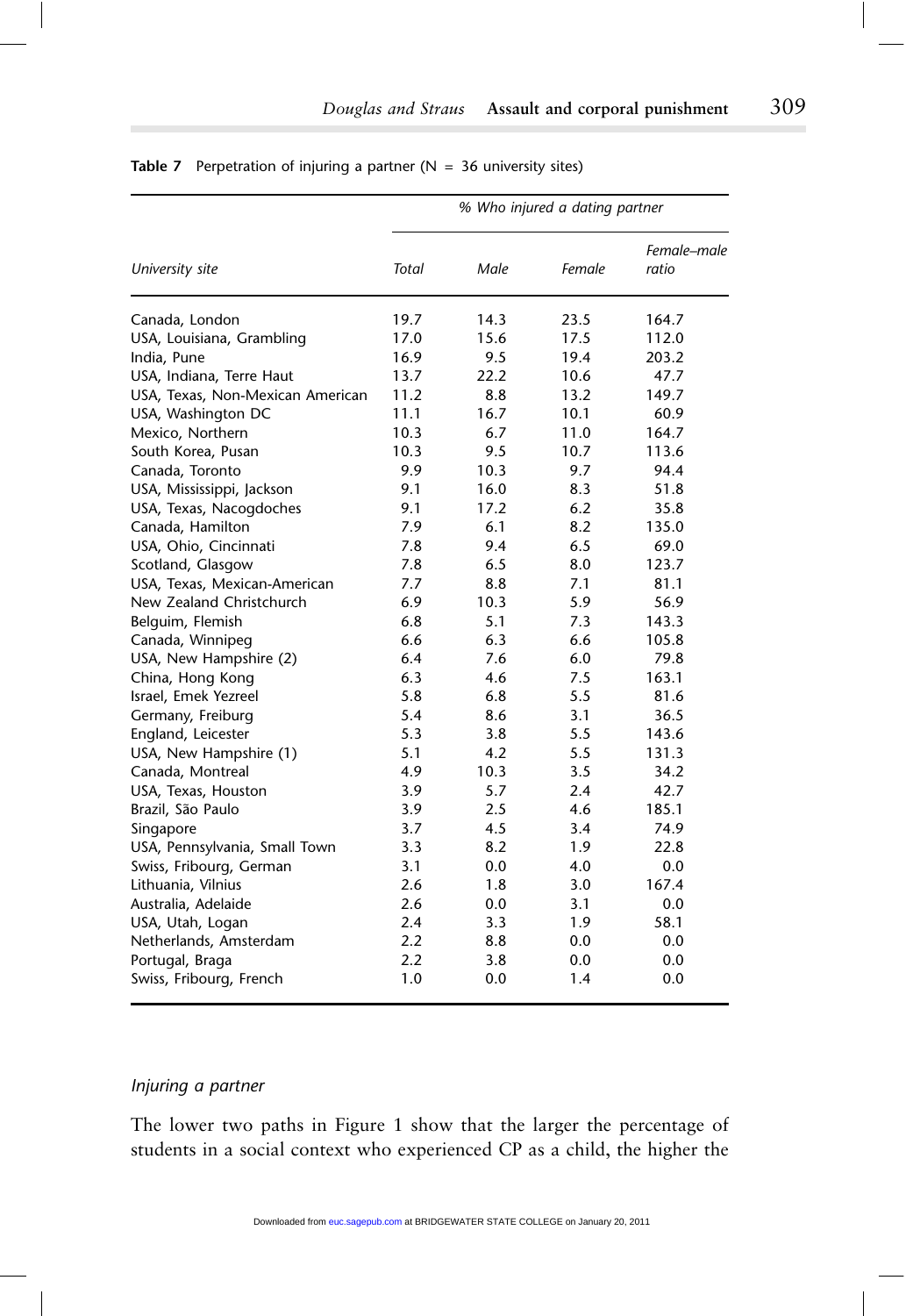percentage who injured a dating partner. This relationship applies to both male and female students. For male students it applies to both the overall injury rate and to the severe injury rate, but for female students it applies only to the overall injury rate.

#### *Analyses at the nation-level*

The analyses in this section were repeated, using 'nation', as opposed to 'university', as the unit of analysis. The findings were similar to those using the university-level data, but fewer were significant because of the N of 19, and the results were less consistent. For example, using nation as the unit of analysis, the relationship between CP and assaulting and injuring a partner was strong for females, but for males the relationship was smaller or not present at all. Although the nation level is interesting, because of the limited power and the inconsistencies, and for the reasons given in the data analysis section, we ultimately decided to focus on the findings from the university-level data.



**Figure 1** Links between corporal punishment experienced and three aspects of violence against a dating partner for total sample, males and females.

*Note*: All analyses controlled for gender, age, length of relationship, and social desirability. \*  $p \le 05$ , \*\*  $p \le 01$ , \*\*\*  $p \le 001$ .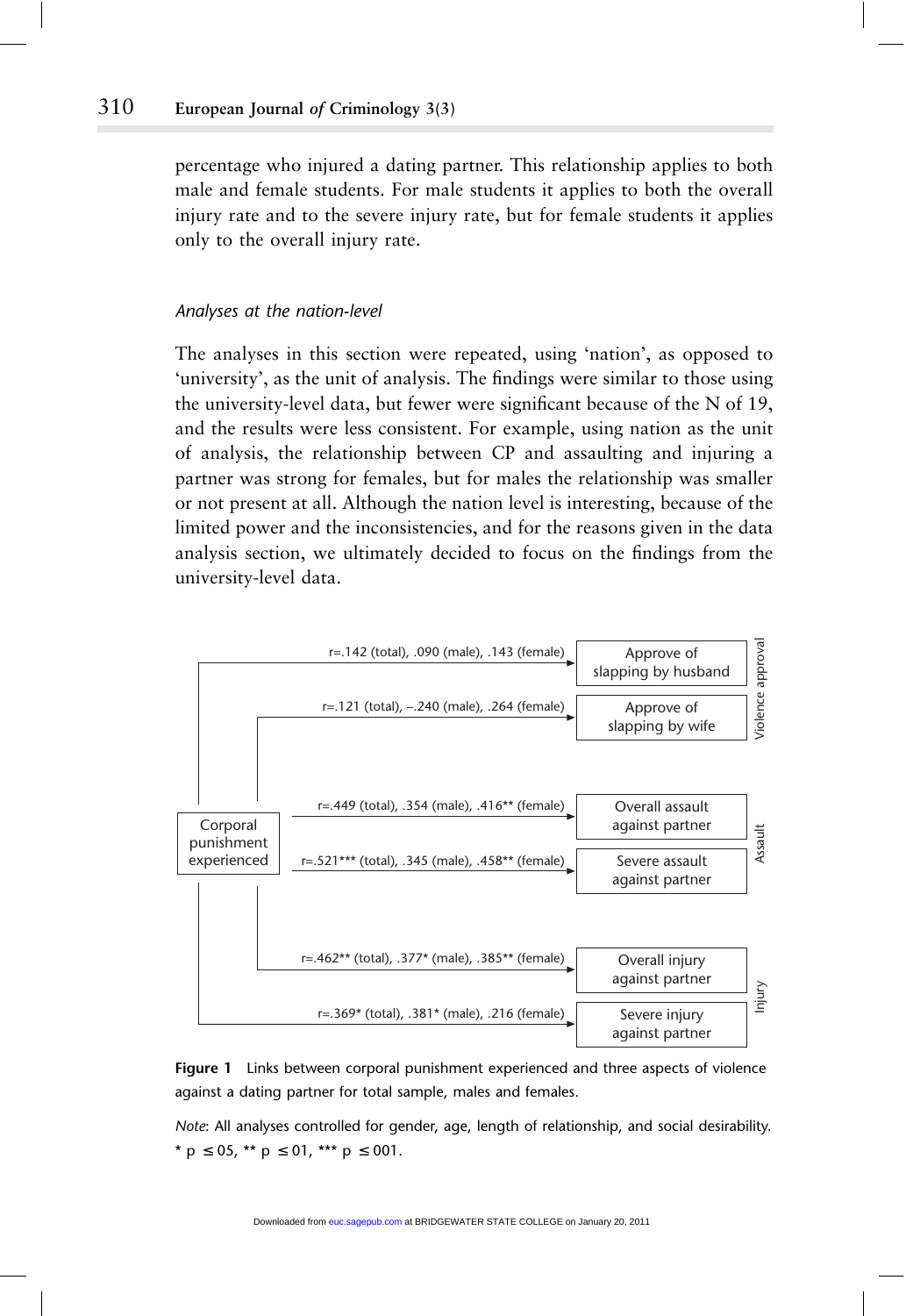# **Discussion**

The first purpose of this study was to assess the prevalence of corporal punishment (CP) experienced by university students in 19 different national contexts, the degree to which students in those contexts approved of a man or woman slapping their partner, and the rate at which students physically assaulted and injured dating partners. The second purpose was to test what was called the criminogenic theory of CP. This theory asserts that CP, rather than producing more law-abiding citizens, increases the probability that individuals will engage in anti-social behaviour in childhood and, in violence and other criminal behaviour as adults (Straus 2001, 2006; In Press).

#### **Prevalence of CP and violence against dating partners**

We found large differences between the 36 university sites in the prevalence of CP; however, the median rate (56 percent) was high. The percentage of students who experienced childhood CP ranged from 13 percent to 73 percent. In respect to physically assaulting a dating partner, the rate ranged from 15 percent to 45 percent (median 30 percent) and for severe assaults, ranged from 4.4 percent to 20 percent (median 9.7 percent). The high rates of physical violence against dating partners confirms what has been found in USA and Canadian studies of university students and other young couples (Sugarman and Hotaling 1989; Katz et al. 2002). Also typical of other studies is the finding that, at more than three quarters of the sites in this study, a larger proportion of female then male students physically assaulted dating partners (Archer 2000). The median rate of partner assault was 21 percent higher for females than for males. Overall injury rates ranged from 1.0 percent to 20.0 percent (median 6.5 percent). The percentage of students who caused a severe injury ranged from 0 percent to 13 percent (median 1.7 percent). These findings point to an important public health and crime problem among youth from relatively privileged segments of the nineteen countries in this study.

#### **Links between CP and violence against dating partners**

The analyses did not support the hypotheses that social contexts in which CP is prevalent tend to also be contexts in which there is more approval of partner violence. On the one hand, part of this may be because approval of a husband slapping a wife and of a wife slapping a husband under certain conditions, such as infidelity, is so widespread that the skewed distribution restricted the size of the correlation. On the other hand, the results did strongly support the hypothesis that the larger the percentage of persons in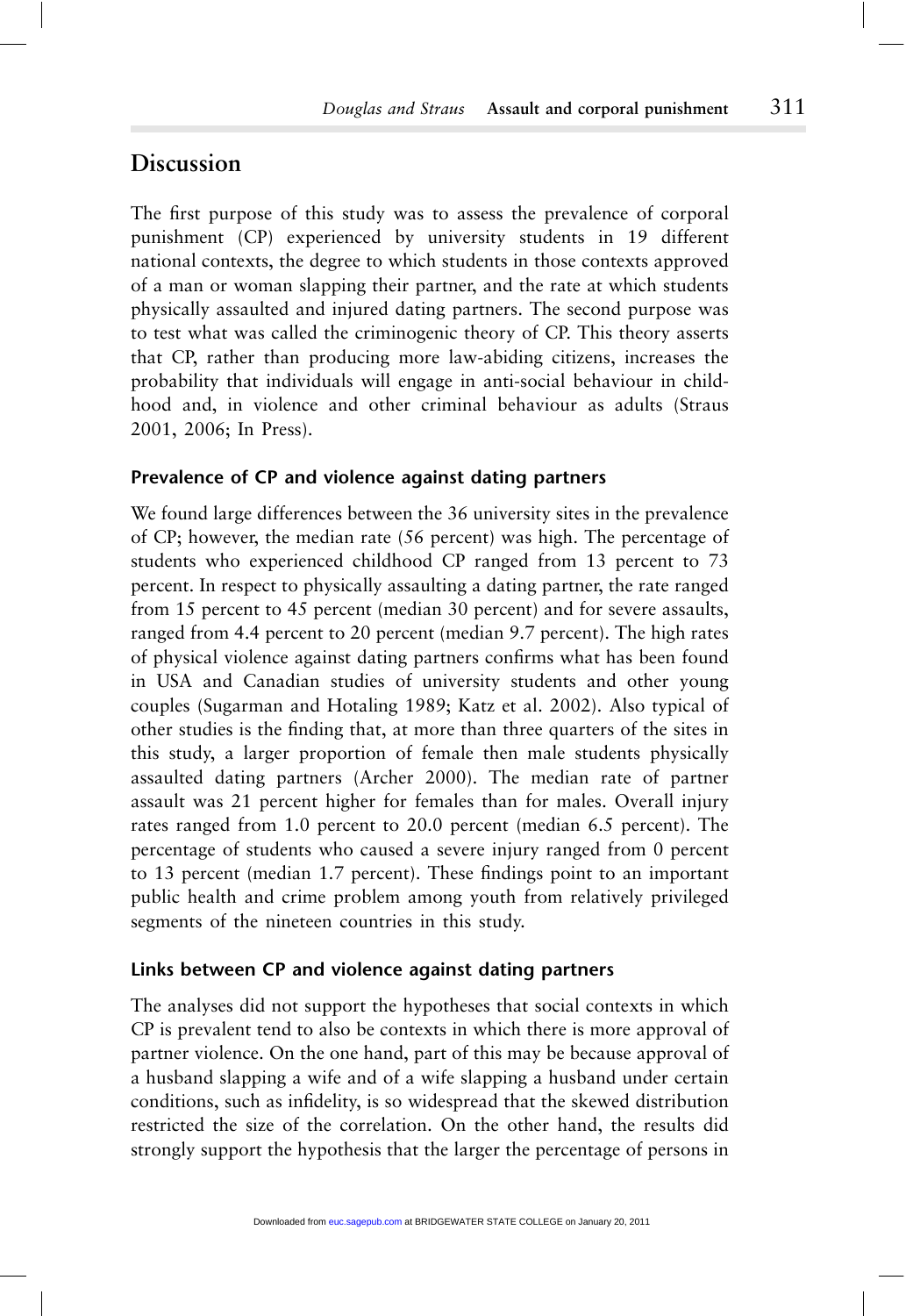a social context who experienced CP the higher *is* the rate of physically assaulting *and of injuring* a dating partner.

#### **Limitations**

Before drawing conclusions from these results some important limitations need to be mentioned. Perhaps the most important limitation is that one cannot make generalizations about nations, or even about university students in the nations where the data was gathered. This is because students are not necessarily representative of a nation, and because the student samples were not chosen to be representative of all students. The only generalizations that can be made are about the applicability of the criminogenic theory of CP. The results showing that social contexts in which CP is prevalent tend to also be social contexts in which assaults on romantic partners is prevalent are consistent with that theory and extend the application of the theory to the societal level.

Second, approximately two-thirds of the sample is female. We reduced the potential problems resulting from this limitation by conducting separate analyses for males and females.

Last, there are potential problems with the measure of CP. The phrase 'hit a lot' is vague. The number of times the students had in mind for 'a lot' is unknown, and it probably varies between students and sites.

#### **Why is CP linked to violence against a partner?**

The results of the current study are consistent with other studies which have found that CP is associated with violence against dating and marital partners (for example, Straus and Yodanis 1996; Simons et al. 1998). We suggest that social learning processes are part of the explanation for the link between CP and partner violence. Children tend to model their behaviour on that of their parents, including following the model of what their parents did to correct misbehaviour. Studies such as Fiebert and Gonzalez (1997) and Miller (2001) have found that most of the violence against dating partners is a response to what the offender believes to be 'misbehaviour' by the partner, especially sexual infidelity. This is consistent with the idea that hitting a dating partner who engages in misbehaviour often follows the model set by parents who hit a child who misbehaves.

At the social system level, rather than the sequence in the life history of the students identified in the previous paragraph, a bi-directional process is likely. A society in which CP is prevalent is likely to be a society in which other types of violence are also prevalent. Levinson's study of the societies in the Human Relations Area Files (1989), for example, found a correlation of .32 between the extent to which CP was used and the extent of wife-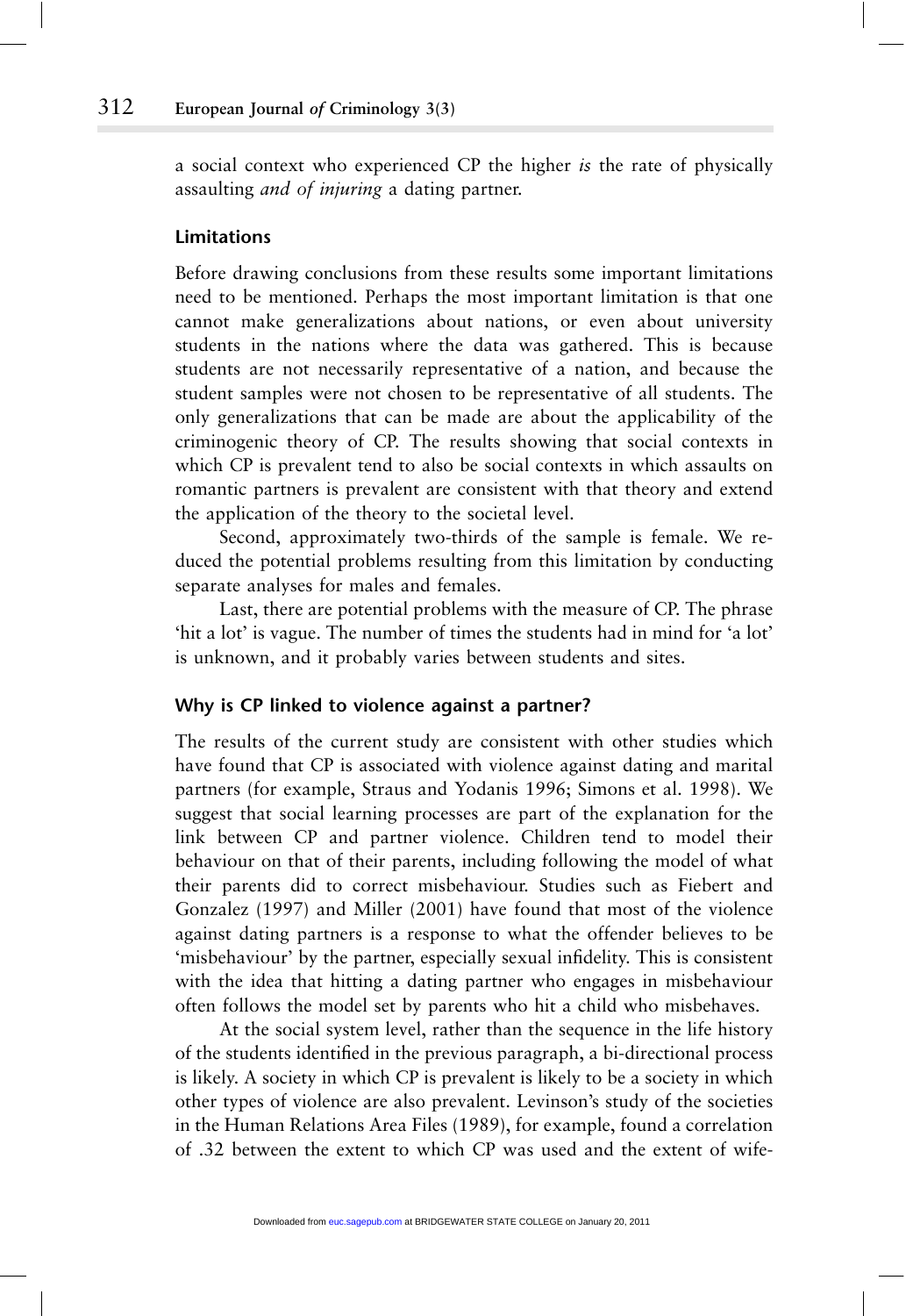beating. This is consistent with the cultural spill over theory of violence (Baron et al. 1988; Baron and Straus 1989). This theory asserts that the more a society uses violence for socially legitimate purposes such as bringing up children or punishing criminals, the more individual citizens are likely to use violence for socially illegitimate and often criminal purposes. That is, violence in any sphere of life will tend to engender violence in other spheres of life. To the extent that this theory is correct, prevention of CP will contribute to prevention of partner violence and vice versa.

In the United States, both partner violence and CP have been decreasing (Straus and Gelles 1986; Straus, 1995b, 2006, In Press). The decrease in partner violence is in part due to the feminist-led effort to end wife-beating by raising public awareness, changes in police and judicial procedures, and establishing refuges for female victims. The decrease in CP is in part due to the expansion of parent education into all types of media that reach everlarger sectors of the population. Important as have been the feminist effort to end wife-beating and the efforts of developmental psychologists and parent educators to improve parenting, both have serious weakness which need to be addressed.

A major weakness of the feminist effort to end domestic violence has been a refusal to take into account the overwhelming evidence from more than a hundred studies that have found that women assault their partners at about the same rate as men and that women initiate domestic violence as often as men (Archer 2000; Straus 2005b). That evidence is further confirmed by the results reported in this article. Given the fact that most domestic violence is mutual, and that as much, or more, is initiated by women, the effort to protect women from domestic violence is severely handicapped by a failure to address these facts. Moreover, as this and other studies have shown, among young couples, more women than men assault their partners. The family is a social system in which changing the system requires attention to all parts of the system, not just half of it. Current policy ignores the fact that violence is an interactive event. Some aspects of current efforts and policies explicitly prevent dealing with the social interaction aspect of partner violence; for example there are statutory prohibitions in some US states on couple or family therapy for partner violence.

The effort to end CP also has deliberate omissions that are crippling. This came to light with research showing that, although CP of older children has declined by at least half in the last generation, over 90 percent of American parents continue to smack toddlers (Straus and Stewart 1999). A major part of the explanation for this seeming anomaly is that that all but a tiny minority of parent-educators refuse to unequivocally advise parents to never use corporal punishment. It is part of their professional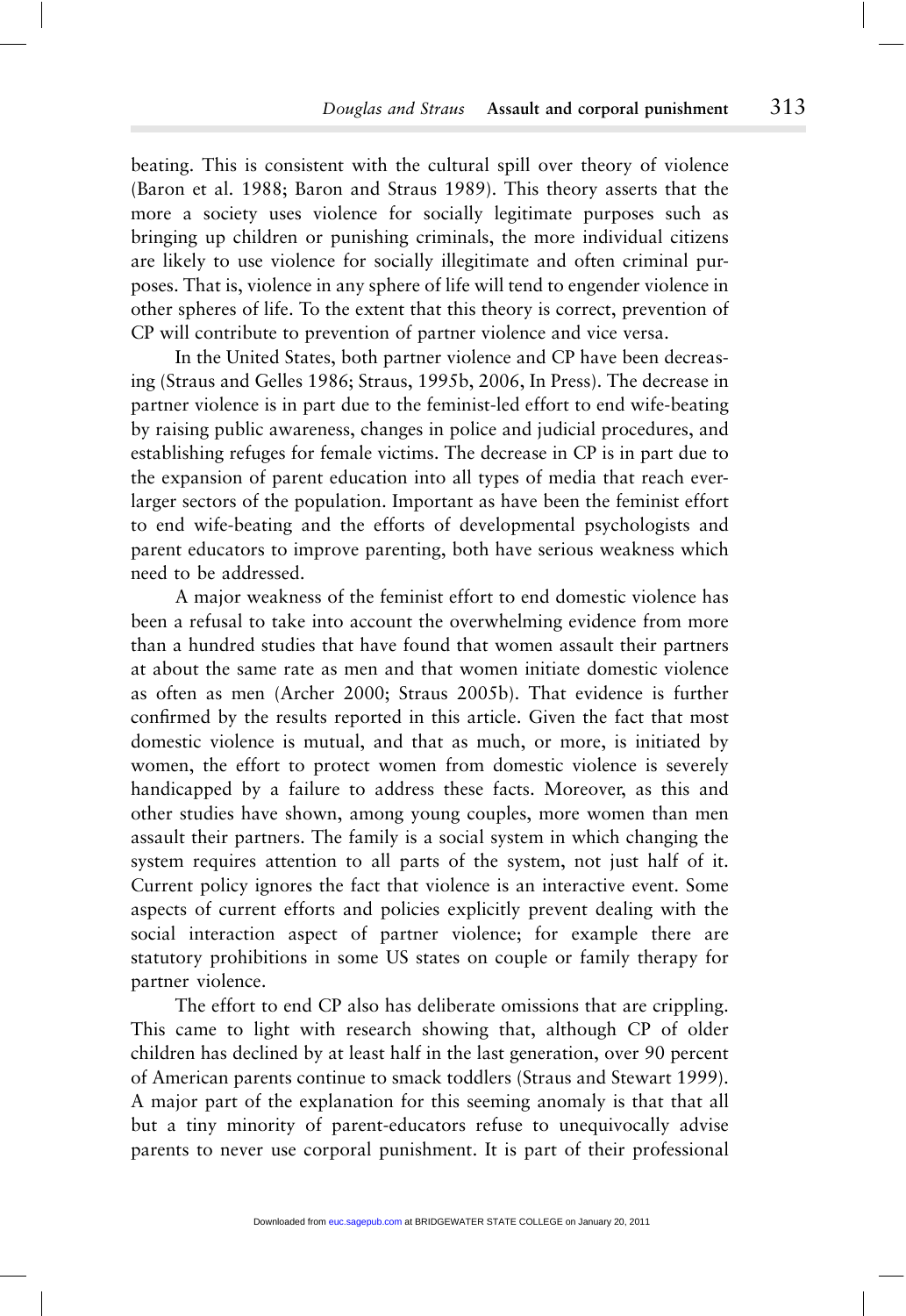ideology, as one paediatrician put it, not to impose their ideology on parents. Instead, those who are opposed to CP typically advise parents to 'avoid spanking if you can' – the best-known example is the hugely influential book *Baby and Child Care* (Spock and Rothenberg 1992), which avoids advising parents never to smack a child. That advice almost guarantees that the parent will use CP because, with a two-year old, the recidivism rate for whatever misbehaviour a parent corrects is about 80 percent within the same day (Larzelere et al. 1996). Since repetition of misbehaviour within the same day is almost inevitable, when it occurs after non-violent methods of correction, most parents wrongly conclude that it was the non-violent correction method that did not work. They do not know about the research that shows that the 80 percent repetition rate applies to all forms of correction and control with toddlers, including CP. They mistakenly think that smacking works when other methods do not, and parent-educators fail to inform them otherwise (Straus 2005a).

#### **Policy implications**

The research in this article revealed that, despite considerable progress towards ending partner violence, a large proportion of university students continue to physically attack a dating partner. To the extent that the results of this research are correct in identifying CP as a risk factor for partnerviolence, further steps toward primary prevention of partner violence should include increased efforts to end all use of CP by parents. However, that requires a change in parent education efforts in the form of unequivocal advice to never smack, analogous to the unequivocal advice to never smoke. It also requires a change in feminist efforts to end violence against women by helping both partners in a relationship avoid violence. Finally, the high percentage of university students who are assaulted and injured revealed by this study calls for increased efforts to address those phenomena as serious health and crime problems at universities worldwide. One place to start could be based on the results of this study, which show that almost half of the students did not reject the idea that there are circumstances when it is appropriate for a husband to slap his wife, and more than three quarters did not reject that idea that there are circumstances when it is appropriate for a wife to slap her husband.

### **Acknowledgements**

A version of this paper was presented at the Third Annual European Society of Criminology conference, Helsinki, Finland, 28 August 2003. We are grateful to the members of the International Dating Violence Study consortium who gathered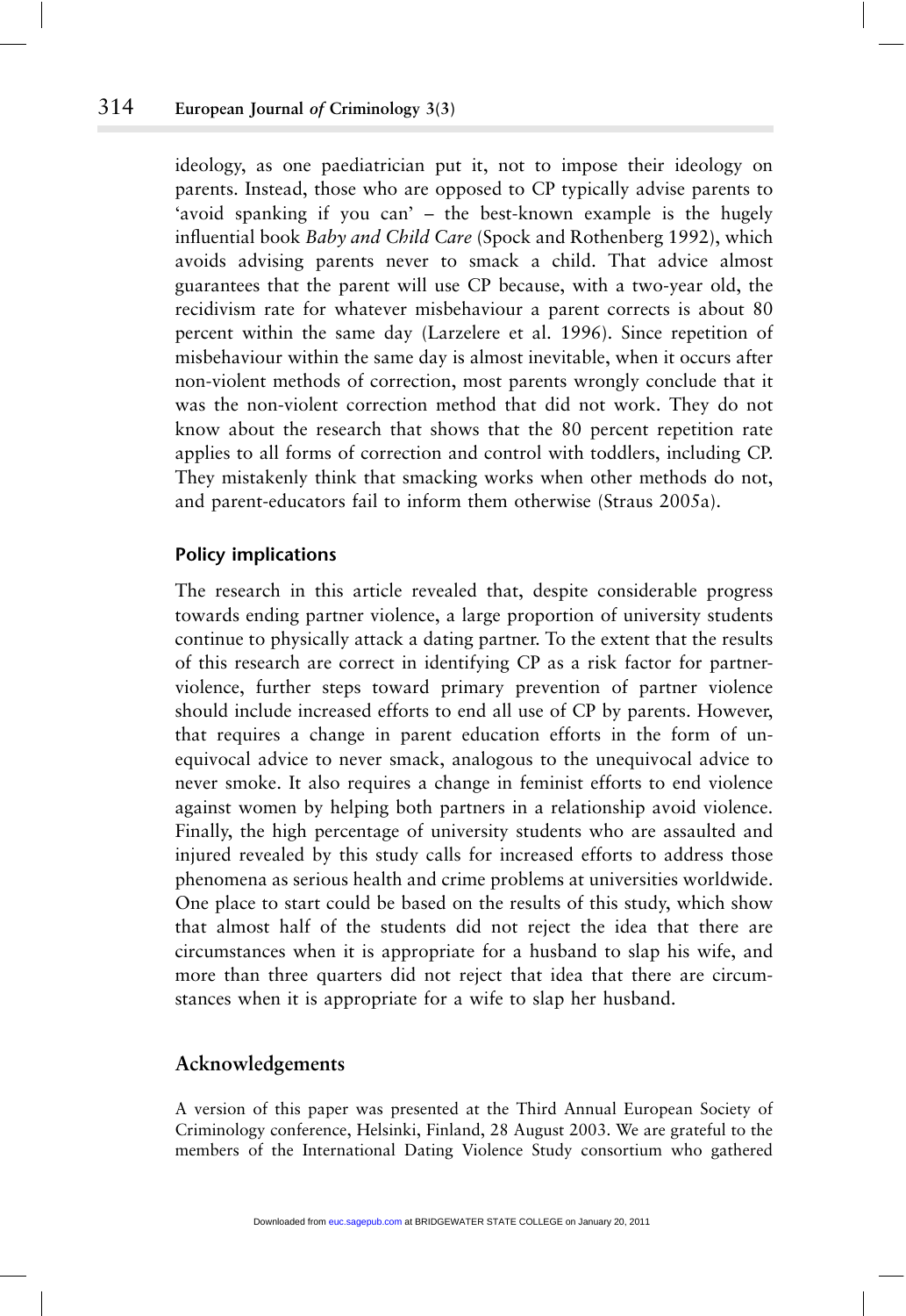the data and permitted us to use it for this article. The research was supported by the National Institute of Mental Health grant T32MH15161 and the University of New Hampshire.

#### **References**

- Archer, J. (1999). Assessment of the reliability of the conflict tactics scales: a metaanalytic review. *Journal of Interpersonal Violence 14*, 1263–89.
- Archer, J. (2000). Sex differences in aggression between heterosexual partners: A meta-analytic review. *Psychological Bulletin 126*, 651–80.
- Baron, L. and Straus, M. A. (1989). *Four theories of rape in American society: A state-level analysis*. New Haven, CT: Yale University Press.
- Baron, L., Straus, M. A. and Jaffee, D. (1988). Legitimate violence, violent attitudes, and rape: A test of the cultural spillover theory. In R. A. Prentky and V. L. Quinsey (eds) *Human sexual aggression current perspectives* (vol. 528), pp. 79–110. New York: Annals of the New York Academy of Sciences.
- Bryan, J. W. and Freed, F. W. (1982). Corporal punishment: Normative data and sociological and psychological correlates in a community college population. *Journal of Youth and Adolescence 11,* 77–87.
- Durrant, J. E. (1999). Evaluating the success of Sweden's corporal punishment ban. *Child Abuse and Neglect 23,* 435–48.
- Fiebert, M. S. and Gonzalez, D. M. (1997). College women who initiate assaults on their male partners and the reasons offered for such behaviour. *Psychological Reports 80,* 583–90.
- Gershoff, T. E. (2002). Corporal punishment by parents and associated child behaviours and experiences: A meta-analytic and theoretical review. *Psychological Bulletin 128,* 539–79.
- Giles-Sims, J., Straus, M. A. and Sugarman, D. B. (1995). Child, maternal and family characteristics associated with spanking. *Family Relations 44,* 170–76.
- Goodenough, F. L. (1931 [reprint 1975]). *Anger in young children*. Westport, CT: Greenwood Press.
- Holden, G. W., Coleman, S. M. and Schmidt, K. L. (1995). Why 3-year-old children get spanked: Parent and child determinants as reported by college-educated mothers. *Merrill-Palmer Quarterly 41,* 431–52.
- Johnson, M. P. and Ferraro, K. J. (2000). Research on domestic violence in the 1990's: Making distinctions. *Journal of Marriage and the Family 62*, 948–63.
- Katz, J., Washington Kuffel, S. and Coblentz, A. (2002). Are there gender differences in sustaining dating violence? An examination of frequency, severity, and relationship satisfaction. *Journal of Family Violence 17,* 247–71.
- Larzelere, R. E., Schneider, W. N., Larson, D. B. and Pike, P. L. (1996). The effects of discipline responses in delaying toddler misbehaviour recurrences. *Child and Family Therapy 18,* 35–37.
- Levinson, D. (1981). Physical punishment of children and wife beating in crosscultural perspective. *Child Abuse and Neglect 5,* 193–95.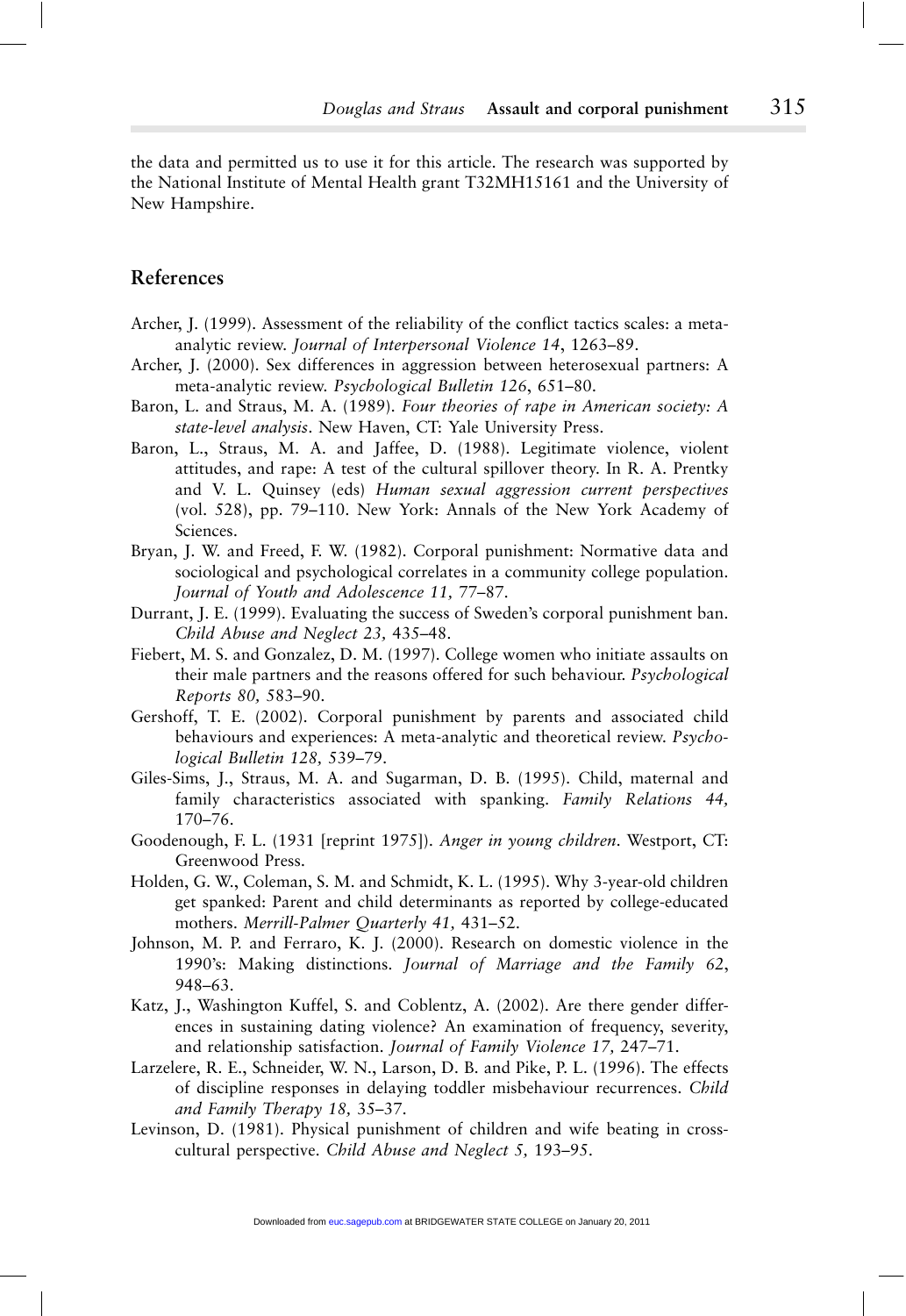- Levinson, D. (1989). *Family violence in cross-cultural perspective*. Newbury Park, CA: Sage.
- McCord, J. (1997). On discipline. *Psychological Inquiry 8*, 215–17.
- Miller, J. (2001). *One of the guys: Girls, gangs and gender*. New York: Oxford University Press.
- Rennison, C. (2002). *Criminal victimization 2001: Changes 2000-2001 with trends 1993 - 2001* (National Crime Victimization Survey NCJ, 194610). Washington, DC: Bureau of Justice Statistics.
- Rohner, R. P., Bourque, S. L. and Elordi, C. A. (1996). Children's perspectives of corporal punishment, caretaker acceptance, and psychological adjustment in a poor, biracial southern community. *Journal of Marriage and the Family 58,* 842–52.
- Sears, R. R., Maccoby, E. C. and Levin, H. (1957). *Patterns of child rearing*. New York: Harper and Row.
- Sellers, C. S. (1999). Self-control and intimate violence: An examination of the scope and specification of the general theory of crime. *Criminology 37,* 375–404.
- Simons, R. L., Johson, C. and Conger, R. D. (1994). Harsh corporal punishment versus quality of parental involvement as an explanation of adolescent maladjustment. *Journal of Marriage and Family 56,* 591–607.
- Simons, R. L., Lin, K.-H. and Gordon, L. C. (1998). Socialization in the family of origin and male dating violence: A prospective study. *Journal of Marriage and the Family 60,* 467–78.
- Spock, B. and Rothenberg, M. B. (1992). *Dr. Spock's baby and child care*. New York: Pocket Books.
- Stets, J. E. and Straus, M. A. (1989). The marriage license as a hitting license: A comparison of assaults in dating, cohabiting, and married couples. *Journal of Family Violence 4,* 161–80.
- Strassberg, Z., Dodge, K. A., Pettit, G. S. and Bates, J. E. (1994). Spanking in the home and children's subsequent aggression toward kindergarten peers. *Development and Psychopathology 6,* 445–61.
- Straus, M. A. (1969). Phenomenal identity and conceptual equivalence of measurement in cross-national comparative research. *Journal of Marriage and the Family 31,* 233–39.
- Straus, M. A. (1990a). The conflict tactics scales and its critics: An evaluation and new data on validity and reliability. In M. A. Straus and R. J. Gelles (eds) *Physical violence in American families: Risk factors and adaptations to violence in 8145 families,* pp. 49–73). New Brunswick, NJ: Transaction Publications.
- Straus, M. A. (1990b). Injury and frequency of assault and the 'representative sample fallacy' in measuring wife beating and child abuse. In M. A. Straus and R. J. Gelles (eds) *Physical violence in American families: Risk factors and adaptations to violence in 8145 families,* pp. 75-89. New Jersey: Transaction Books.
- Straus, M. A. (1995a). Corporal punishment of children and depression and suicide in adulthood. In J. McCord (ed.), *Coercion and punishment in long term perspective*. New York: Cambridge University Press.
- Straus, M. A. (1995b). Trends in cultural norms and rates of partner violence: An update to 1992. In S. Stith and M. A. Straus (eds), *Understanding partner*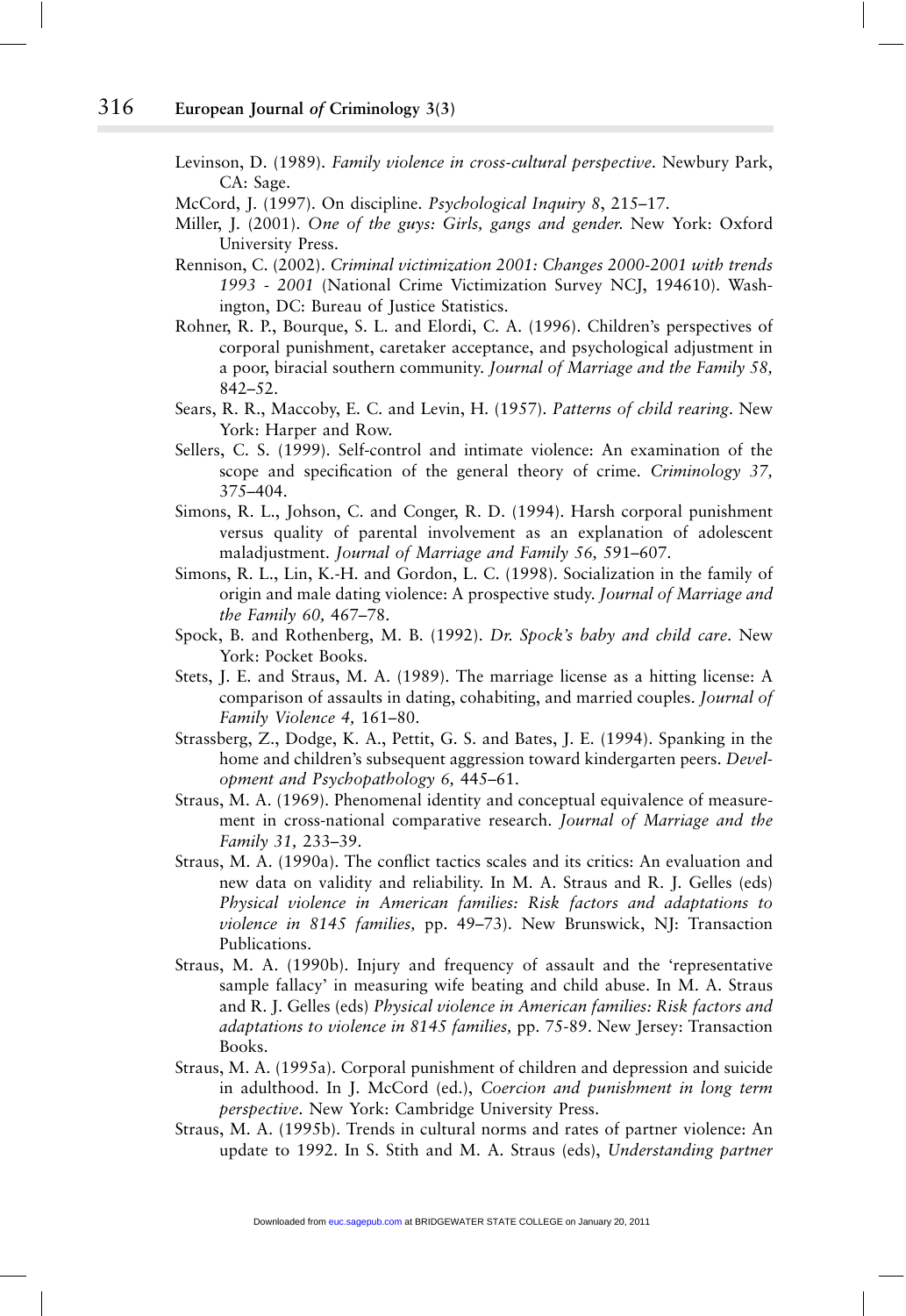*violence: Prevalence, causes, consequences, and solutions* (vol. Families in focus series, II), pp. 30–33. Minneapolis, MN: National Council on Family Relations.

- Straus, M. A. (1996). Spanking and the making of a violent society. *Pediatrics: The short- and long-term consequences of corporal punishment* (supplement) *98,* 837–42.
- Straus, M. A. (2001). *Beating the devil out of them: Corporal punishment in American families and its effects on children* (second edition). New Brunswick, NJ: Transaction Publishers.
- Straus, M. A. (2004). Cross-cultural reliability and validity of the revised conflict tactics scales: A study of university student dating couples in 17 nations. *Cross-Cultural Research 38,* 407–32.
- Straus, M. A. (2005a). Children should never, ever, be spanked no matter what the circumstances. In D. R. Loseke, R. J. Gelles and M. M. Cavanaugh (eds), *Current controversies about family violence* (second edition), pp. 137–57). Thousand Oak, CA: Sage Publications.
- Straus, M. A. (2005b). Women's violence toward men is a serious social problem. In D. R. Loseke, R. J. Gelles and M. M. Cavanaugh (eds), *Current controversies on family violence* (second edition), pp. 55–77). Newbury Park, CA: Sage Publications.
- Straus, M. A. (2006, In Press). *The primordial violence: Corporal punishment by parents, cognitive development, and crime*. Walnut Creek, CA: Alta Mira Press.
- Straus, M. A. and Gelles, R. J. (1986). Societal change and change in family violence from 1975 to 1985 as revealed by two national surveys. *Journal of Marriage and the Family 48*, 465–79.
- Straus, M. A., Hamby, S. L., Boney-McCoy, S. and Sugarman, D. B. (1996). The revised conflict tactics scales (cts2): Development and preliminary psychometric data. *Journal of Family Issues 17,* 283–316.
- Straus, M. A., Hamby, S. L., Boney-McCoy, S. and Sugarman, D. (1999). *The personal and relationships profile (prp)*. Durham, NH: University of New Hampshire, Family Research Laboratory.
- Straus, M. A. and International Dating Violence Research Consortium. (2004). Prevalence of violence against dating partners by male and female university students worldwide. *Violence Against Women 10,* 790–811.
- Straus, M. A. and Mouradian, V. E. (1999). *Preliminary psychometric data for the personal and relationships profile (prp): A multi-scale tool for clinical screening and research on partner violence.* Paper presented at the American Society of Criminology, Toronto, Ontario, 19 November.
- Straus, M. A. and Savage, S. A. (2005). Neglectful behaviour by parents in the life history of university students in 17 countries and its relation to violence against dating partners. *Child Maltreatment 10,* 124–35.
- Straus, M. A. and Stewart, J. H. (1999). Corporal punishment by American parents: National data on prevalence, chronicity, severity, and duration, in relation to child, and family characteristics. *Clinical Child and Family Psychology Review 2,* 55–70.
- Straus, M. A., Sugarman, D. B. and Giles-Sims, J. (1997). Spanking by parents and subsequent antisocial behaviour of children. *Archives of pediatric and adolescent medicine 151,* 761–67.